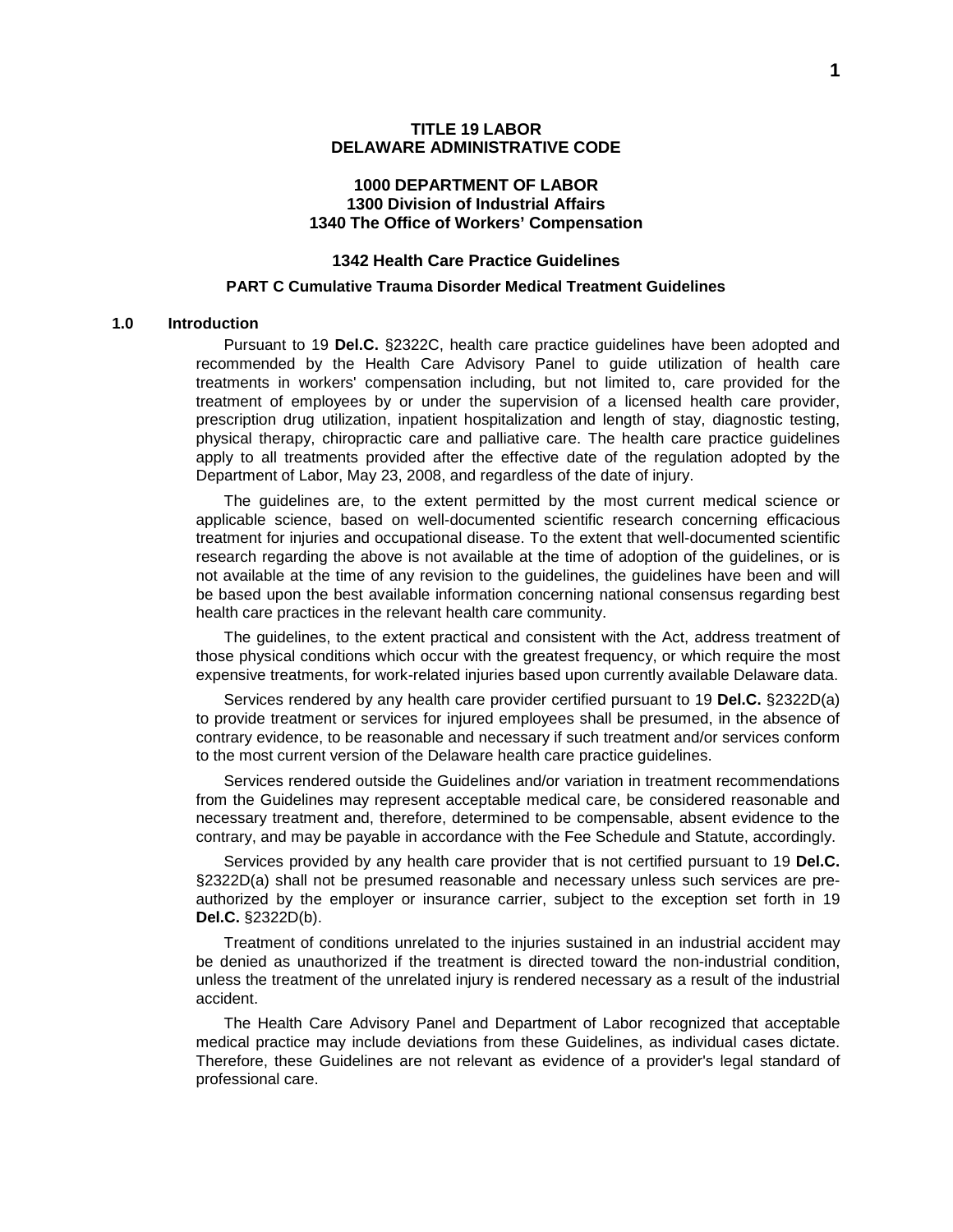**2**

In accordance with the requirements of the Act, the development of the health care guidelines has been directed by a predominantly medical or other health professional panel, with recommendations then made to the Health Care Advisory Panel.

### **2.0 General Guideline Principles**

The principles summarized in this section are key to the intended implementation of all Division of Workers' Compensation guidelines and critical to the reader's application of the guidelines in this document.

- 2.1 **EDUCATION** of the patient and family, as well as the employer, insurer, policy makers and the community should be emphasized in the treatment of CTD and disability. Practitioners may develop and implement an effective strategy and skills to educate patients, employers, insurance systems, policy makers and the community as a whole.
- 2.2 **TREATMENT PARAMATER** Time frames for specific interventions commence once treatments have been initiated, not on the date of injury. Obviously, duration will be impacted by patient compliance, comorbities and availability of services. Clinical judgment may substantiate the need to modify the total number of visits discussed in this document. The majority of injured workers with Cumulative Trauma Disorders often will achieve resolution of their condition within 6 to 36 visits (Guide To Physical Therapy Practice – Second Edition). It is anticipated that most injured workers will not require the maximum number of visits described in these guidelines. They are designed to be a ceiling and care extending beyond the maximum allowed visits may warrant utilization review.
- 2.3 **ACTIVE INTERVENTIONS** emphasizing patient responsibility, such as therapeutic exercise and/or functional treatment, are generally emphasized over passive modalities, especially as treatment progresses. Generally, passive interventions are viewed as a means to facilitate progress in an active rehabilitation program with concomitant attainment of objective functional gains. All rehabilitation programs must incorporate "Active Interventions" no later than three weeks after the onset of treatment. Reimbursement for passive modalities only after the first three weeks of treatment without clear evidence of Active Interventions will require supportive documentation.
- 2.4 **ACTIVE THERAPEUTIC EXERCISE PROGRAM** Exercise program goals should incorporate patient strength, endurance, flexibility, coordination, and education. This includes functional application in vocational or community settings
- 2.5 **POSITIVE PATIENT RESPONSE** results are defined primarily as functional gains that can be objectively measured. Objective functional gains include, but are not limited to, positional tolerances, range of motion, strength, endurance, activities of daily living, cognition, psychological behavior, and efficiency/velocity measures that can be quantified. Subjective reports of pain and function should be considered and given relative weight when the pain has anatomic and physiologic correlation. Anatomic correlation must be based on objective findings.
- 2.6 **RE-EVALUATE TREATMENT EVERY 3 TO 4 WEEKS** If a given treatment or modality is not producing positive results within 3 to 4 weeks, the treatment should be either modified or discontinued. Reconsideration of diagnosis should also occur in the event of poor response to a seemingly rational intervention.
- 2.7 **SURGICAL INTERVENTIONS** Surgery should be contemplated within the context of expected functional outcome and not purely for the purpose of pain relief. All operative interventions must be based upon positive correlation of clinical findings, clinical course, and diagnostic tests. A comprehensive assimilation of these factors must lead to a specific diagnosis with positive identification of pathologic conditions.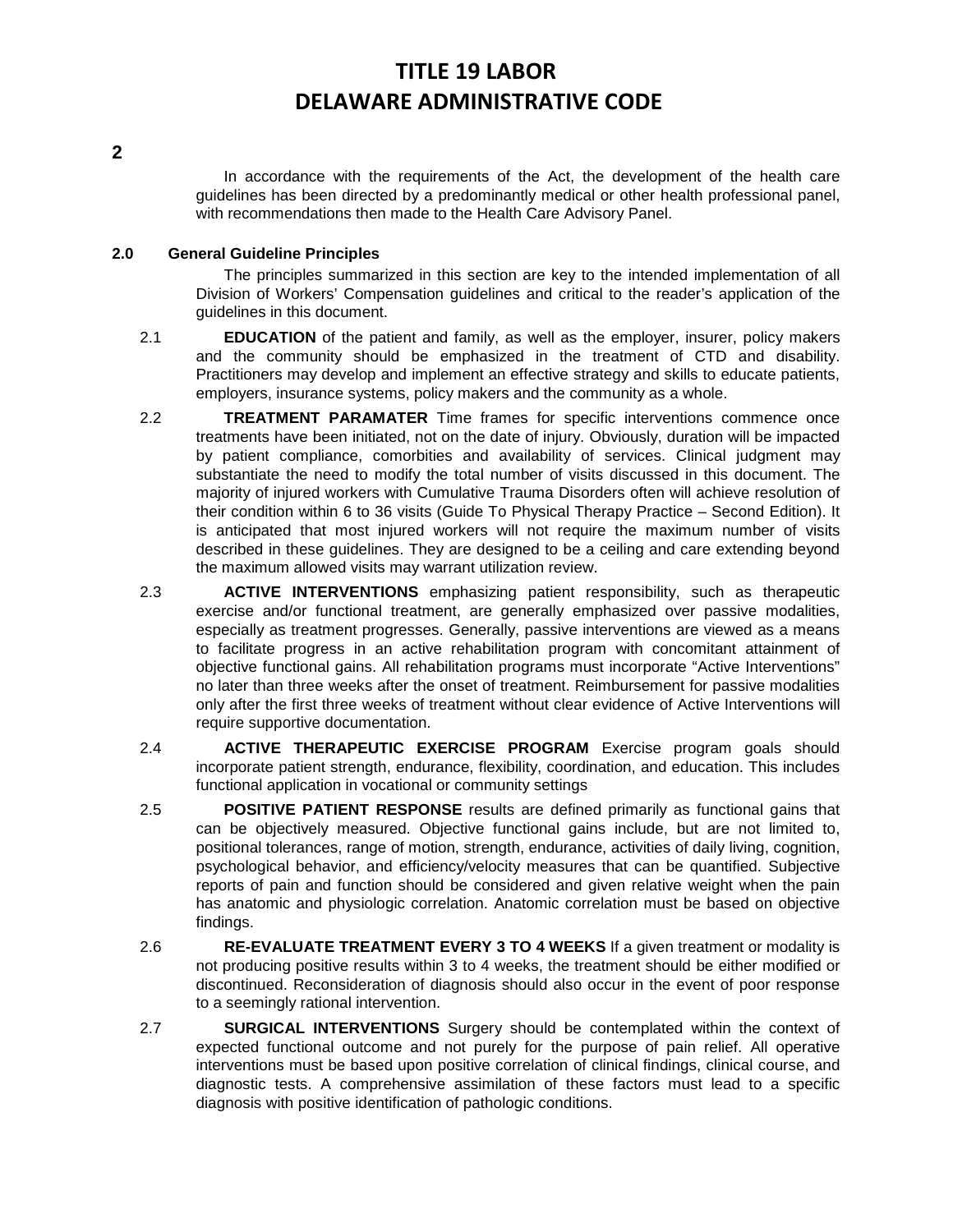- 2.8 **SIX-MONTH TIME FRAME** The prognosis drops precipitously for returning an injured worker to work once he/she has been temporarily totally disabled for more than six months. The emphasis within these guidelines is to move patients along a continuum of care and return-to-work within a six-month time frame, whenever possible. It is important to note that time frames may not be pertinent to injuries that do not involve work-time loss or are not occupationally related.
- 2.9 **RETURN-TO-WORK** is therapeutic, assuming the work is not likely to aggravate the basic problem or increase long-term pain. The practitioner must provide specific physical limitations per the Physician's Report form. The following physical limitations should be considered and modified as recommended: lifting, pushing, pulling, crouching, walking, using stairs, bending at the waist, awkward and/or sustained postures, tolerance for sitting or standing, hot and cold environments, data entry and other repetitive motion tasks, sustained grip, tool usage and vibration factors. Even if there is residual chronic pain, return-to-work is not necessarily contraindicated.

The practitioner should understand all of the physical demands of the patient's job position before returning the patient to full duty and should receive clarification of the patient's job duties.

- 2.10 **DELAYED RECOVERY** Strongly consider a psychological evaluation, if not previously provided, as well as initiating interdisciplinary rehabilitation treatment and vocational goal setting, for those patients who are failing to make expected progress 6 to 12 weeks after an injury. The Division recognizes that 3 to 10% of all industrially injured patients will not recover within the time lines outlined in this document despite optimal care. Such individuals may require treatments beyond the limits discussed within this document, but such treatment will require clear documentation by the authorized treating practitioner focusing on objective functional gains afforded by further treatment and impact upon prognosis.
- 2.11 **GUIDELINE RECOMMENDATIONS AND INCLUSION OF MEDICAL EVIDENCE** are recommendations based on available evidence and/or consensus recommendations. When possible, guideline recommendations will note the level of evidence supporting the treatment recommendation.

All recommendations in the guideline are considered to represent reasonable care in appropriately selected cases, regardless of the level of evidence or consensus statement attached to it. Those procedures considered inappropriate, unreasonable, or unnecessary are designated in the guideline as being "not recommended."

#### **3.0 Definitions and Mechanism of Injury**

Cumulative Trauma Disorders (CTDs) of the upper extremity comprise a heterogeneous group of diagnoses which include numerous specific clinical entities, including disorders of the muscles, tendons and tendon sheaths, nerve entrapment syndromes, joint disorders, and neurovascular disorders.

The terms "**cumulative trauma disorder**", "**repetitive motion syndrome**", "**repetitive strain injury**" and other similar nomenclatures are umbrella terms that are not acceptable diagnoses. The health care provider must provide specific diagnoses in order to appropriately educate, evaluate, and treat the patient. Examples include DeQuervain's tendonitis, cubital tunnel syndrome, lateral/medial epicondylitis, olecranon bursitis, and hand-arm vibration syndrome. Many patients present with more than one diagnosis, which requires thorough upper extremity and cervical evaluation by the health care provider. Furthermore, there must be a causal relationship between work activities and the diagnosis (see Initial Diagnostic Procedures). The mere presence of a diagnosis that may be associated with cumulative trauma does not presume work-relatedness unless the appropriate work exposure is present.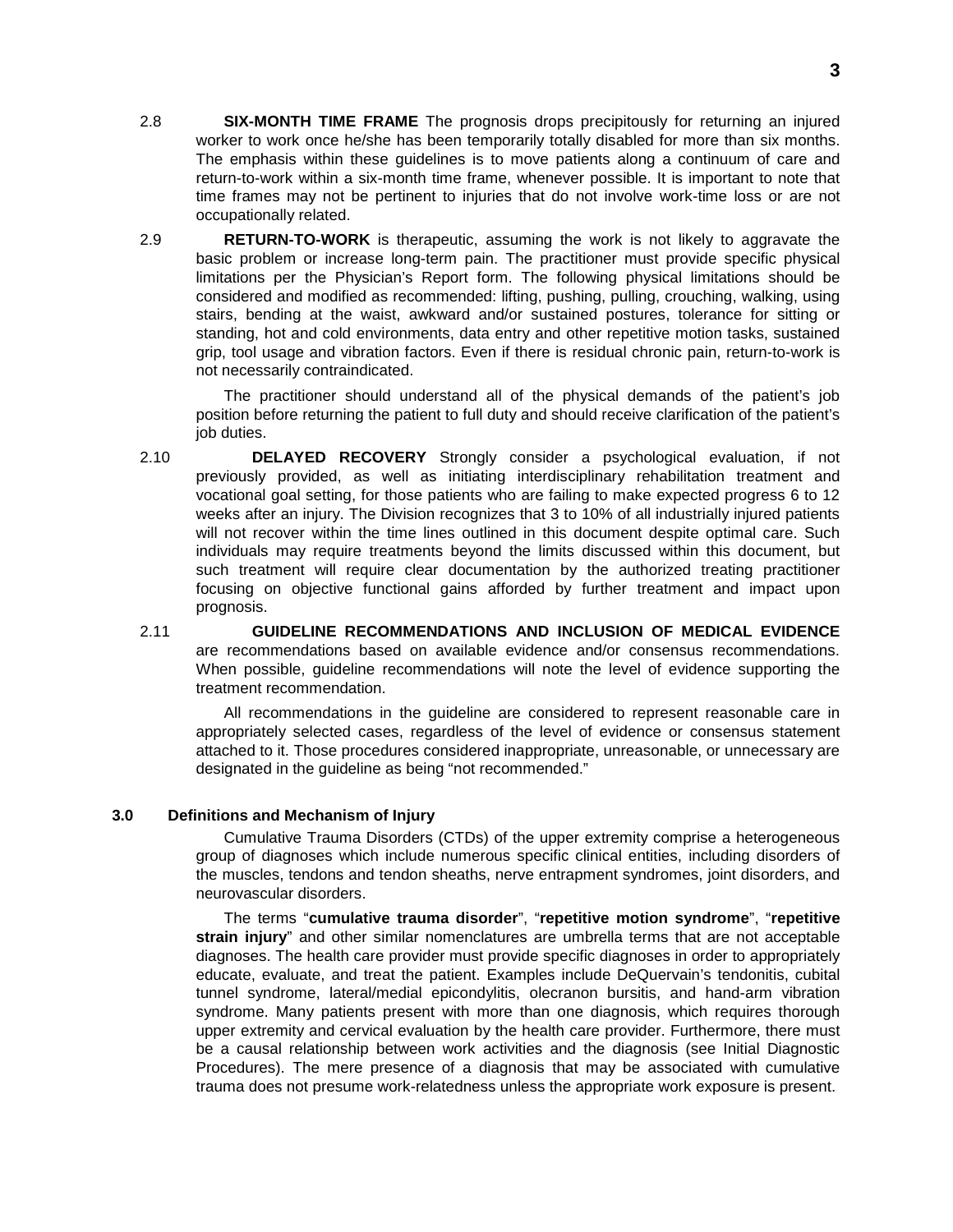**4**

Mechanisms of injury for the development of CTDs remain controversial. Posture, repetition, force, vibration, cold exposure, and combinations thereof are postulated and generally accepted as risk factors for the development of CTDs. Evaluation of a CTD requires an integrated approach that incorporates ergonomics, clinical assessment, and psychosocial evaluation on a case-by-case basis.

### **4.0 Initial Diagnostic Procedures**

History and physical examination (Hx & PE) are generally accepted, well-established and widely used procedures which establish the foundation/basis for and dictate all other diagnostic and therapeutic procedures. When findings of clinical evaluations and those of other diagnostic procedures do not complement each other, the objective clinical findings should have preference.

4.1 **HISTORY** Should inquire about the following issues, where relevant, and document pertinent positives and negatives where appropriate. In evaluating potential CTDs, the following actions should be taken:

### 4.1.1 **Description of Symptoms:**

- 4.1.1.1 Onset: date of onset, sudden vs. gradual;
- 4.1.1.2 Nature of Symptoms: pain, numbness, weakness, swelling, stiffness, temperature change, color change;
- 4.1.1.3 Intensity: pain scale (0 = no pain, and 10 = worst imaginable pain) may be used.
- 4.1.1.4 Location and Radiation: use of a pain diagram is encouraged for characterizing sensory symptoms; use comprehensive diagrams and do not use limited diagrams depicting only the hand or arm, as it is important to solicit the reporting of more proximal symptoms;
- 4.1.1.5 Provocative and Alleviating Factors (occupational and nonoccupational): Attempt to identify the specific physical factors that are aggravating or alleviating the problem;
- 4.1.1.6 Sleep disturbances;
- 4.1.1.7 Other associated signs and symptoms noted by the injured worker;
- 4.1.2 **Identification of Occupational Risk Factors:** Job title alone is not sufficient information. The clinician is responsible for documenting specific information regarding repetition, force and other risk factors, as listed in the Risk Factors Associated with Cumulative Trauma Table. A job site evaluation may be required.
- 4.1.3 **Demographics: age, hand dominance, gender, etc.**

### 4.1.4 **Past Medical History and Review of Systems:**

- 4.1.4.1 Past injury/symptoms involving the upper extremities, trunk and cervical spine;
- 4.1.4.2 Past work-related injury or occupational disease;
- 4.1.4.3 Past personal injury or disease that resulted in temporary or permanent job limitation;
- 4.1.4.4 Medical conditions associated with CTD A study of workrelated upper extremity disorder patients showed a 30% prevalence of co-existing disease. Medical conditions commonly occurring with CTD include:
	- 4.1.4.4.1 Pregnancy,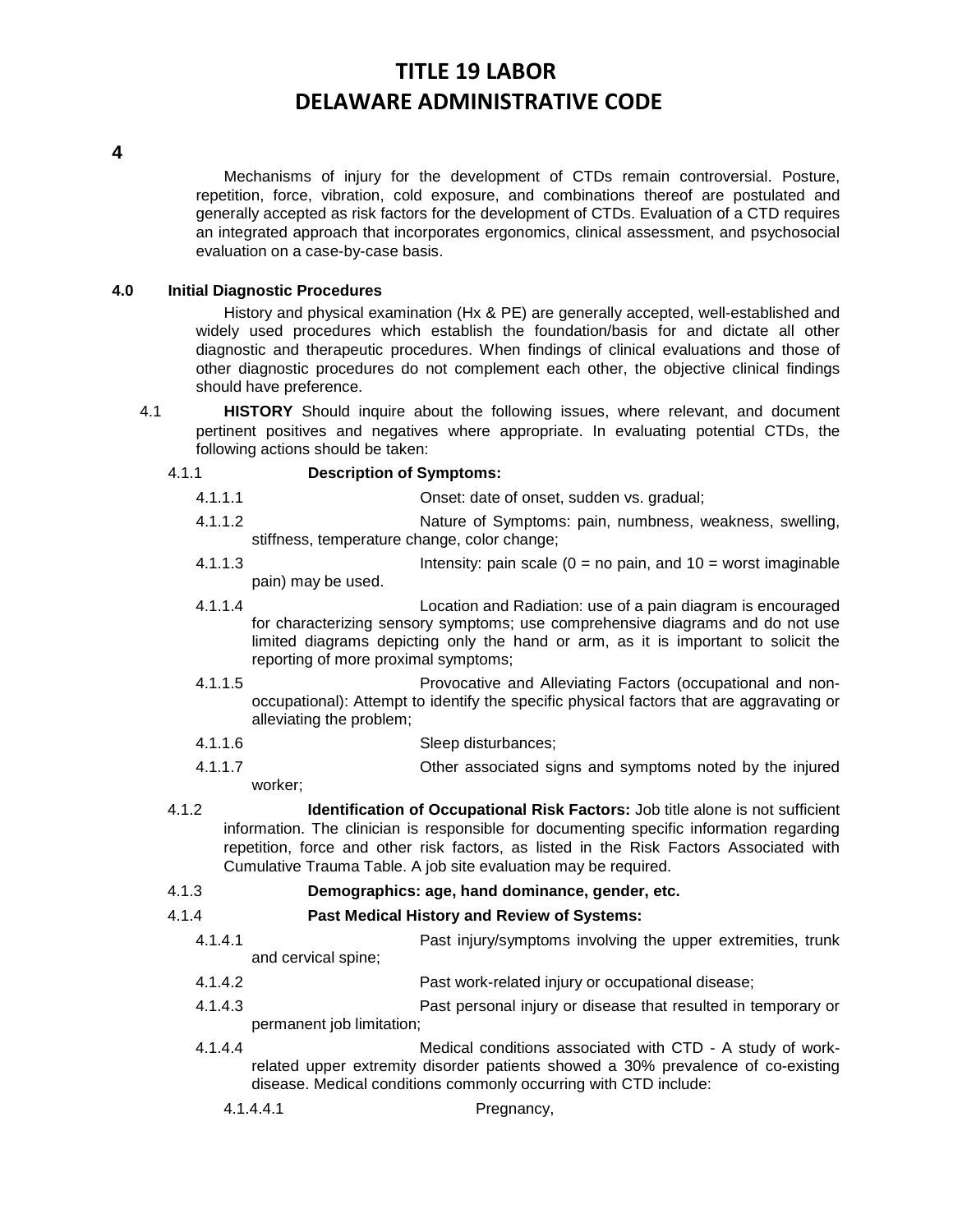4.1.4.4.2 Arthropathies including connective tissue disorders, rheumatoid arthritis, systemic lupus erythematosus, gout, osteoarthritis and spondyloarthropathy,

| 4.1.4.4.3 |                       | Amyloidosis,    |                         |                                              |            |  |
|-----------|-----------------------|-----------------|-------------------------|----------------------------------------------|------------|--|
| 4.1.4.4.4 |                       |                 |                         | Hypothyroidism, especially in older females, |            |  |
| 4.1.4.4.5 | gestational diabetes, | <b>Diabetes</b> |                         | mellitus, including family                   | history or |  |
| 4.1.4.4.6 |                       | Acromegaly,     |                         |                                              |            |  |
| 4.1.4.4.7 |                       |                 | Use of corticosteroids. |                                              |            |  |

- 4.1.5 **Activities of Daily Living (ADLs):** ADLs include such activities as self care and personal hygiene, communication, ambulation, attaining all normal living postures, travel, non-specialized hand activities, sexual function, sleep, and social and recreational activities. Specific movements in this category include pinching or grasping keys/pens/other small objects, grasping telephone receivers or cups or other similarsized objects, and opening jars. The quality of these activities is judged by their independence, appropriateness, and effectiveness. Assess not simply the number of restricted activities but the overall degree of restriction or combination of restrictions.
- 4.1.6 other avocational activities that might contribute to or be impacted by CTD development. Activities such as hand-operated video games, crocheting/needlepoint, home computer operation, golf, tennis, and gardening are included in this category.
- 4.1.7 **Social History:** Exercise habits, alcohol consumption, and psychosocial factors.
- 4.2 **PHYSICAL EXAMINATION** The evaluation of any upper extremity complaint should begin at the neck and upper back and then proceed down to the fingers and include the contralateral region. It should include evaluation of vascular and neurologic status, and describe any dystrophic changes or variation in skin color or turgor.

| <b>DIAGNOSIS</b>                    | <b>SYMPTOMS</b>                                                                                                                                                                                           | <b>SIGNS</b>                                                                                                                                                                      |
|-------------------------------------|-----------------------------------------------------------------------------------------------------------------------------------------------------------------------------------------------------------|-----------------------------------------------------------------------------------------------------------------------------------------------------------------------------------|
| DeQuervain's Tenosynovitis          | Pain and swelling in the anatomical<br>snuffbox; pain radiating into the<br>hand and forearm; pain worsened<br>thumb<br>abduction<br>and/or<br>bv<br>extension.                                           | Pain worsened by active thumb<br>abduction and/or extension; crepitus<br>along the radial forearm; positive<br>Finkelstein's.                                                     |
| <b>Extensor Tendinous Disorders</b> | affected<br>localized to the<br>Pain<br>tendon(s); pain worsened by active<br>and/or resisted wrist or<br>finger<br>extension.                                                                            | Swelling along the dorsal aspects of<br>the hand/wrist/ forearm, and pain<br>with active and/or resisted wrist/<br>digit extension, or creaking/crepitus<br>with wrist extension. |
| <b>Flexor Tendinous Disorders</b>   | localized<br>affected<br>Pain<br>the<br>to<br>tendons;<br>affected<br>in the<br>pain<br>tendons<br>associated<br>with<br>wrist<br>flexion<br>ulnar<br>deviation,<br>and<br>especially against resistance. | Pain with wrist/digit flexion and ulnar<br>deviation, or crepitus with active<br>motion of the flexor tendons.                                                                    |

**Table 1: Physical Examination Findings Reference Table**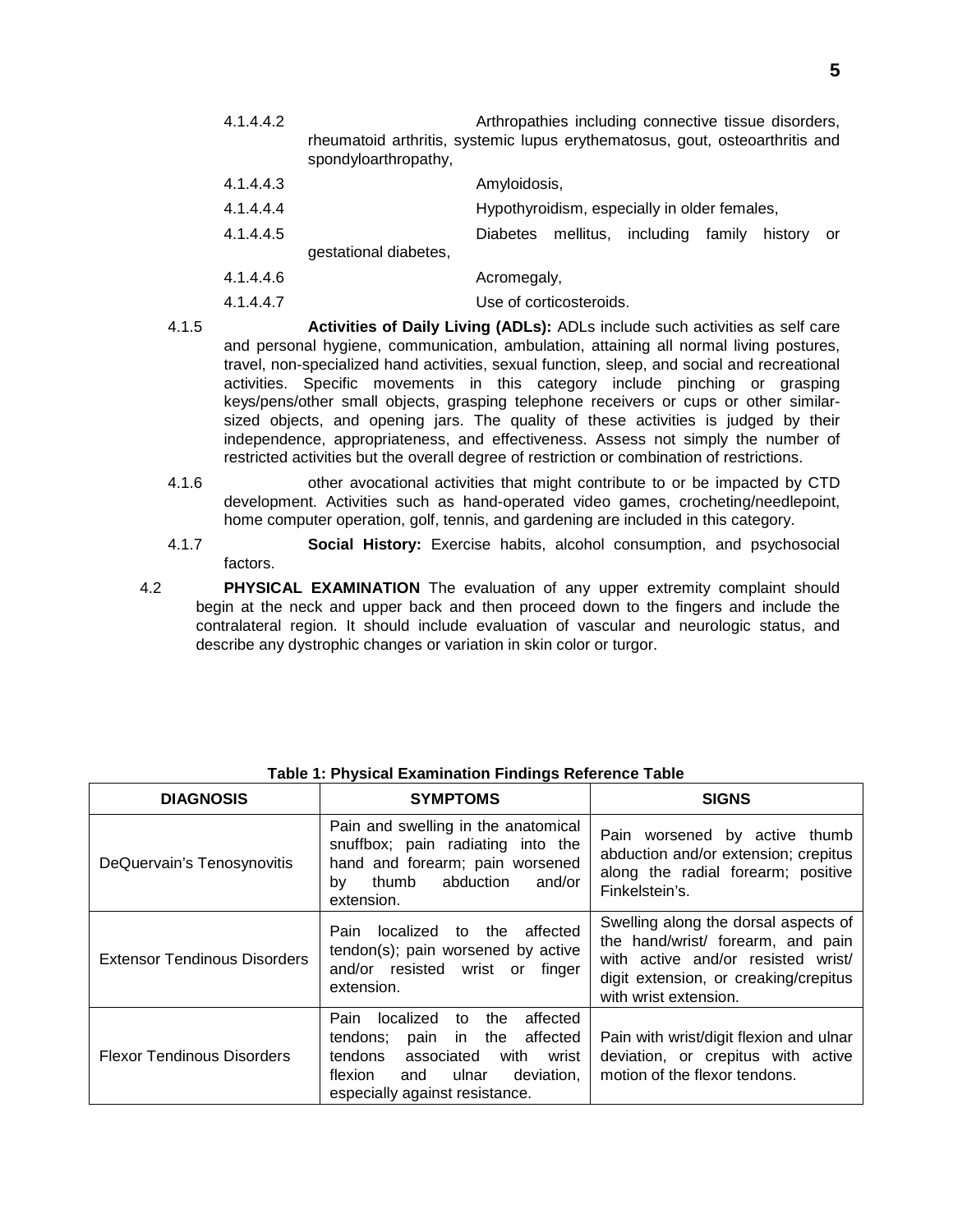| Lateral Epicondylitis                  | Lateral elbow pain exacerbated by<br>Pain localized to lateral epicondyle<br>repetitive<br>wrist<br>motions;<br>pain<br>with resisted wrist extension and/or<br>emanating from the lateral aspect of<br>resisted supination.<br>the elbow.                                                                                                                                                                                                                        |                                                                                                                                                                                                                                                                                                                                                                                                                                                                                                                                  |
|----------------------------------------|-------------------------------------------------------------------------------------------------------------------------------------------------------------------------------------------------------------------------------------------------------------------------------------------------------------------------------------------------------------------------------------------------------------------------------------------------------------------|----------------------------------------------------------------------------------------------------------------------------------------------------------------------------------------------------------------------------------------------------------------------------------------------------------------------------------------------------------------------------------------------------------------------------------------------------------------------------------------------------------------------------------|
| <b>Medial Epicondylitis</b>            | Pain emanating from the medial<br>elbow; mild grip weakness; medial<br>elbow<br>pain<br>exacerbated<br>by<br>repetitive wrist motions.                                                                                                                                                                                                                                                                                                                            | Pain<br>localized<br>the<br>medial<br>to<br>epicondyle with resisted wrist flexion<br>and resisted pronation.                                                                                                                                                                                                                                                                                                                                                                                                                    |
| Cubital tunnel syndrome                | pain/paresthesias<br>Activity-related<br>involving the 4th and 5th fingers<br>coupled with pain in the medial<br>of<br>the<br>aspect<br>elbow;<br>pain/paresthesias worse at night;<br>decreased sensation of the 5th<br>finger and ulnar half of the ring<br>finger (including dorsum 5th finger);<br>progressive inability to separate<br>fingers; loss of power grip and<br>dexterity; atrophy/weakness of the<br>ulnar intrinsic hand muscles (late<br>sign). | Diminished sensation of the fifth and<br>ulnar half of the ring fingers; elbow<br>compression<br>flexion/ulnar<br>test;<br>Tinels'<br>sign<br>between olecranon<br>process and medial epicondyle;<br>Later stages manifested by intrinsic<br>atrophy<br>and<br>ulnar<br>innervated<br>intrinsic weakness. Specific physical<br>signs include clawing of the ulnar 2<br>digits (Benediction posture), ulnar<br>drift of the 5th finger (Wartenberg's<br>sign), or flexion at the thumb IP joint<br>during pinch (Froment's sign). |
| Hand-Arm<br>Vibration<br>Syndrome      | Pain/paresthesias<br>in<br>digits;<br>the<br>cold<br>blanching<br>of<br>the<br>digits;<br>intolerance; tenderness/swelling of<br>digits/hand/forearm;<br>muscle<br>the<br>weakness of the hand; joint pains in<br>hand/wrist/elbow/neck/<br>shoulders;<br>trophic skin changes and cyanotic<br>color in hand/digits.                                                                                                                                              | Sensory deficits in the digits/hand;<br>blanching of digits; swelling of the<br>digits/hand/forearm;<br>muscle<br>weakness of the hand; arthropathy<br>at the hand/wrist/elbow; trophic skin<br>changes and cyanotic color in<br>hand/digits.                                                                                                                                                                                                                                                                                    |
| Guyon<br>Canal<br>(Tunnel)<br>Syndrome | Numbness/tingling in ulnar nerve<br>distribution distal to wrist.                                                                                                                                                                                                                                                                                                                                                                                                 | Positive Tinel's at hook of hamate.<br>Numbness or paresthesias of the<br>palmar surface of the ring and small<br>fingers. Later stages may affect<br>ulnar innervated intrinsic muscle<br>strength.                                                                                                                                                                                                                                                                                                                             |
| <b>Pronator Syndrome</b>               | Pain/numbness/tingling in median<br>nerve distribution distal to elbow.                                                                                                                                                                                                                                                                                                                                                                                           | Tingling in median nerve distribution<br>on resisted pronation with elbow<br>flexed at 90°<br>Tenderness<br>Tinel's<br><b>or</b><br>the<br>at<br>proximal edge of the pronator teres<br>muscle over the median nerve.                                                                                                                                                                                                                                                                                                            |
| Radial Tunnel Syndrome                 | Numbness/tingling or pain in the<br>lateral posterior forearm.                                                                                                                                                                                                                                                                                                                                                                                                    | Tenderness over the radial nerve<br>near the proximal edge of the<br>muscle.<br>supinator<br>Rarely,<br>paresthesias in the radial nerve<br>distribution or weakness of thumb or<br>finger extension.                                                                                                                                                                                                                                                                                                                            |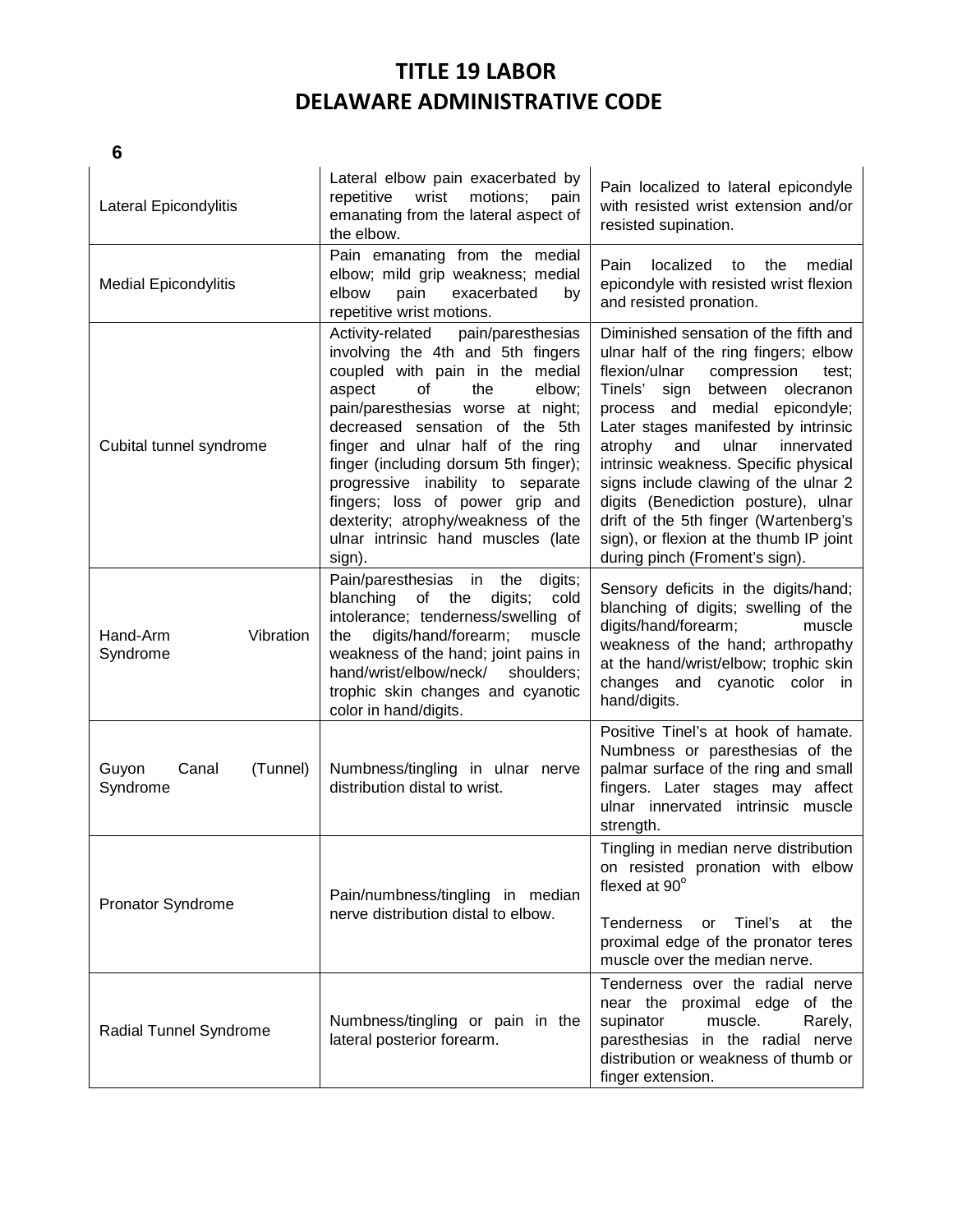#### 4.3 **PAIN BEHAVIOR EVALUATION**

- 4.3.1 Evaluate the patient's overall pain behavior. The behavior should be consistent with the current pain levels reported by the patient.
- 4.3.2 Use a measurement tool to quantify and/or qualify pain. Reference the pain scale (0-10) with the worst pain imaginable being the top end of the scale (10) and/or other pain scales such as the Visual Analog Scale, Pain Drawing, Neck Disability Index, or McGill Pain Questionnaire.
- 4.4 **RISK FACTORS** A critical review of epidemiologic literature identifies a number of physical exposures associated with CTDs. Physical exposures considered risk factors include: repetition, force, vibration, pinching and gripping, and cold environment. When workers are exposed to several risk factors simultaneously, there is an increased likelihood of a CTD. Not all risk factors have been extensively studied. Exposure to cold environment, for example, was not examined independently; however, there is good evidence that combined with other risk factors, cold environment increases the likelihood of a CTD. The table at the end of this section entitled, "Risk Factors Associated CTDs," summarizes the results of currently available literature.

No single epidemiologic study will fulfill all criteria for causality. The clinician must recognize that currently available epidemiologic data is based on population results, and that individual variability lies outside the scope of these studies. Many published studies are limited in design and methodology, and, thus, preclude conclusive results. Most studies' limitations tend to attenuate, rather than inflate, associations between workplace exposures and CTDs.

Many specific disorders, such as ulnar neuropathy (at the elbow and wrist) and pronator teres syndrome, have not been studied sufficiently to formulate evidence statements regarding causality. Based on the present understanding of mechanism of injury and utilizing the rationale of analogy, it is generally accepted that these disorders are similar to other CTDs at the elbow and wrist and are susceptible to the same risk factors. No studies examined the relationship between the development of ganglion cysts and work activities; however, work activities may aggravate existing ganglion cysts. It is generally accepted that keyboarding less than four hours per day is unlikely to be associated with a CTD when no other risk factors are present. It remains unclear how computer mouse use affects CTDs. The posture involved in mouse use should always be evaluated when assessing risk factors.

Studies measured posture, repetition, and force in variable manners. In general, jobs that require less than 50% of maximum voluntary contractile strength for the individual are not considered "high force." Likewise, jobs with wrist postures less than or equal to  $25^{\circ}$  flexion or extension, or ulnar deviation less than or equal to  $10^{\circ}$  are not likely to cause posture problems.

These guidelines are based on current epidemiologic knowledge. As with any scientific work, the guidelines are expected to change with advancing knowledge. The clinician should remain flexible and consider new information revealed in future studies.

| <b>Diagnosis</b><br><b>Strong evidence</b> | <b>Good evidence</b> | Some evidence | Insufficient or<br>conflicting<br>evidence |
|--------------------------------------------|----------------------|---------------|--------------------------------------------|
|--------------------------------------------|----------------------|---------------|--------------------------------------------|

#### **Table 2: Risk Factors Associated with Cumulative Trauma**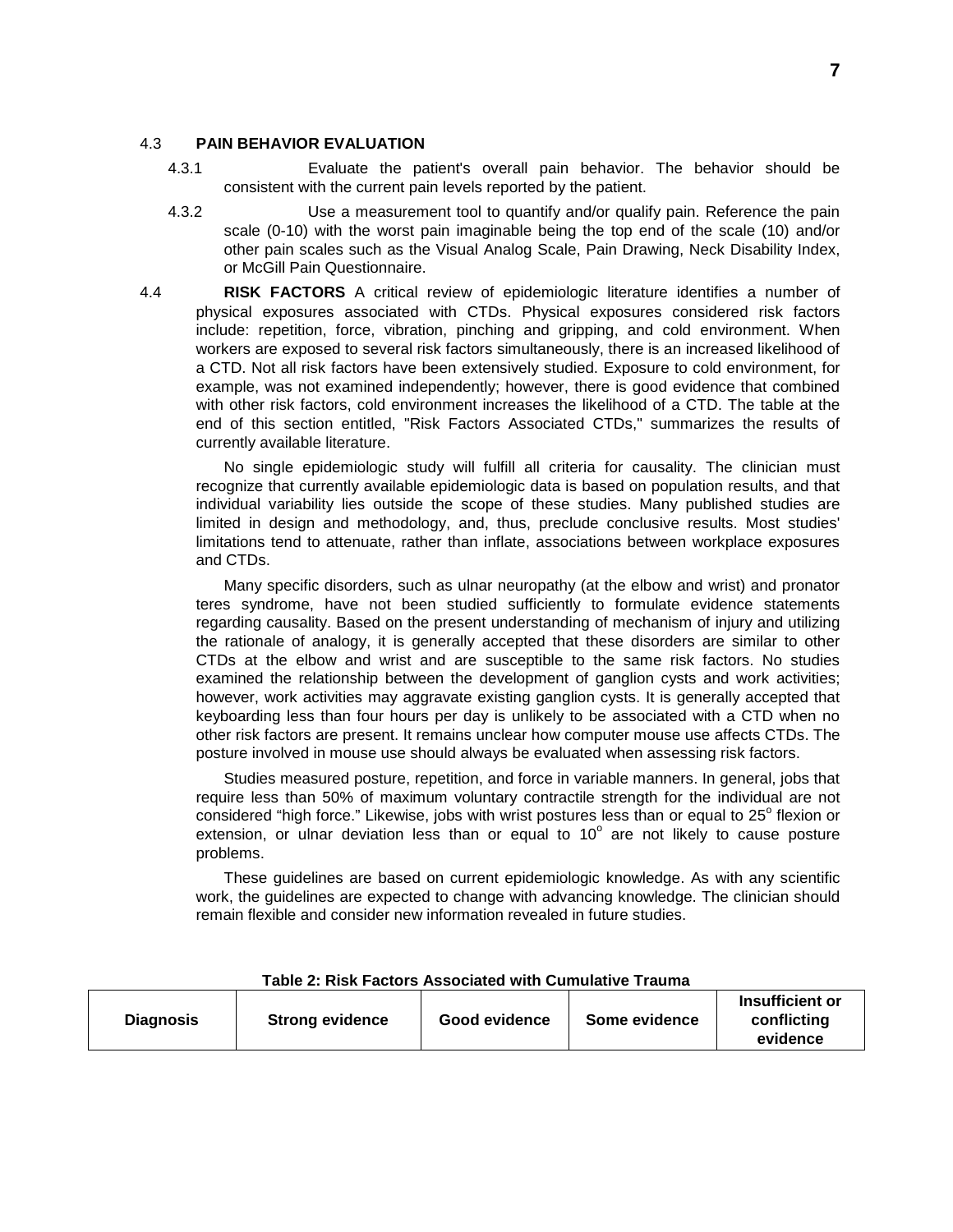| Elbow<br>Musculoskeletal<br><b>Disorders</b><br>(Epicondylitis) | Combination high force<br>high<br>repetition<br>and<br>(Exposures were based<br><b>EMG</b><br>on<br>data,<br>observation or<br>video<br>analysis of job tasks, or<br>categorization by job<br>title.<br>Observed<br>include<br>movements<br>extension,<br>repeated<br>flexion, pronation and<br>supination.<br>Repetition<br>work cycles less than<br>30 sec. or greater than<br>50%<br>of cycle<br>time<br>performing same task,<br>and number of items<br>assembled<br>in<br>one<br>hour). | High force alone                                                                                                 |                                                                                                                      | Repetition<br>alone,<br>extreme<br>wrist<br>posture. |
|-----------------------------------------------------------------|----------------------------------------------------------------------------------------------------------------------------------------------------------------------------------------------------------------------------------------------------------------------------------------------------------------------------------------------------------------------------------------------------------------------------------------------------------------------------------------------|------------------------------------------------------------------------------------------------------------------|----------------------------------------------------------------------------------------------------------------------|------------------------------------------------------|
| Wrist Tendonitis,<br>including<br>DeQuervain's<br>Tenosynovitis | Combination<br>οf<br>risk<br>factors: High repetition,<br>forceful<br>hand/wrist<br>exertions, extreme wrist<br>postures (Assessed by<br>direct<br>observation,<br>EMG,<br>and<br>video<br>One<br>analysis.<br>study<br>measured time spent in<br>deviated wrist posture).                                                                                                                                                                                                                   | Repetition,<br>(as<br>previously<br>defined),<br>not<br>including<br>keyboarding<br>force<br>or<br>independently | Posture                                                                                                              |                                                      |
| <b>Trigger Finger</b>                                           |                                                                                                                                                                                                                                                                                                                                                                                                                                                                                              |                                                                                                                  | Forceful<br>grip<br>(Holding<br>tools,<br>knives. Assessed<br>by<br>direct<br>observation<br>and<br>video analysis). |                                                      |

### **5.0 Follow-Up Diagnostic Imagining and Testing Procedures** 5.1 **ELECTRODIAGNOSTIC (EDX) STUDIES**

- 5.1.1 Electrodiagnostic (EDX) studies are well-established and widely accepted for evaluation of patients suspected of having peripheral nerve pathology. Studies may confirm the diagnosis or direct the examiner to alternative disorders. Studies may require clinical correlation due to the occurrence of false positive and false negative results. Symptoms of peripheral nerve pathology may occur with normal EDX studies, especially early in the clinical course. Findings include fibrillations, fasciculations, neurogenic recruitment, and polyphasic units (reinnervation).
- 5.1.2 To assure accurate testing, temperature should be maintained at 30-34C preferably recorded from the hand/digits. For temperature below 30C the hand should be warmed.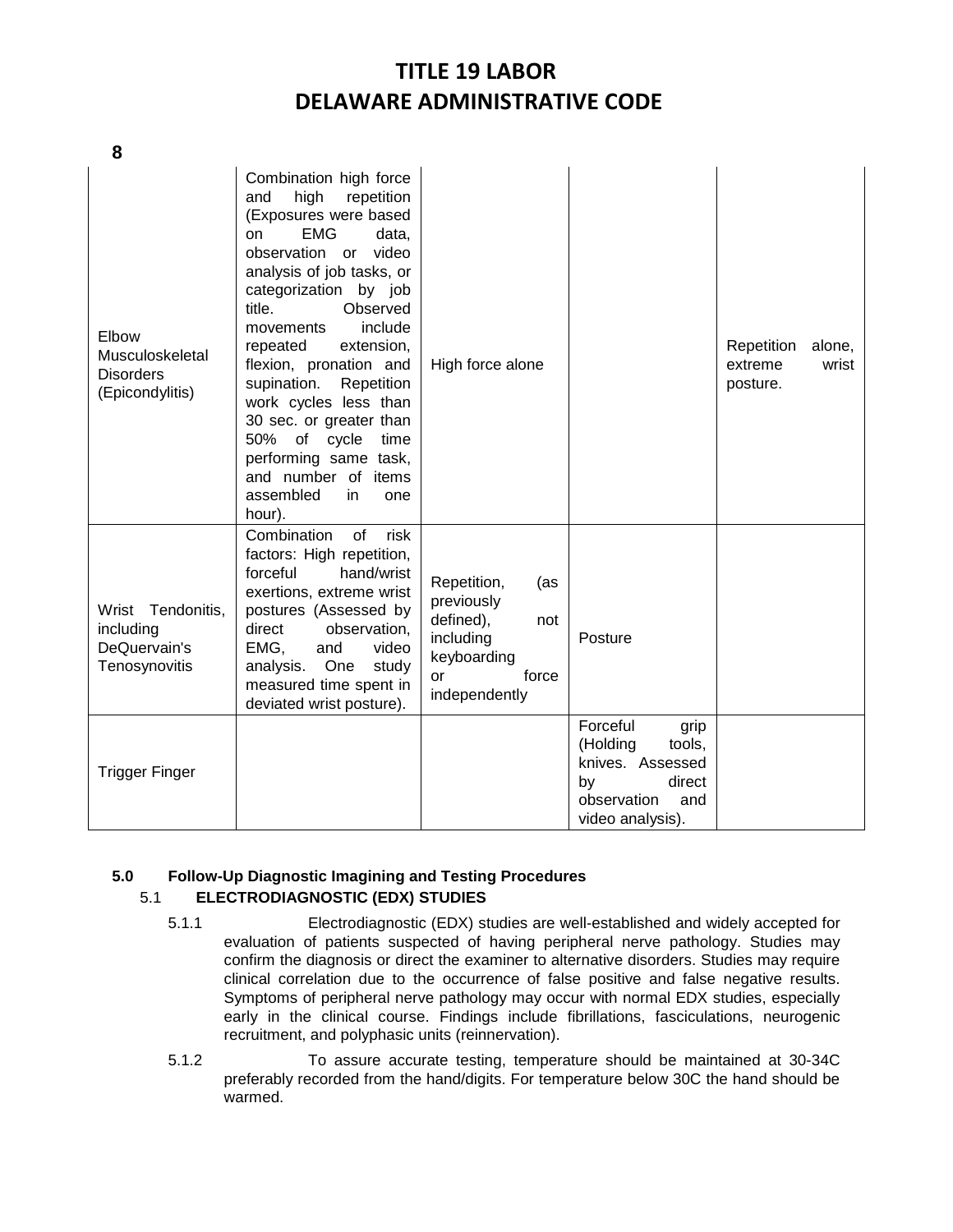5.1.3 All studies must include normative values for their laboratories.

### 5.2 **IMAGING STUDIES**

- 5.2.1 **Radiographic Imaging:** Not generally required for most CTD diagnoses. However, it may be necessary to rule out other pathology in the cervical spine, shoulder, elbow, wrist, or hand. Wrist and elbow radiographs would detect degenerative joint disease, particularly scapholunate dissociation and thumb carpometacarpal abnormalities which occasionally occur with CTD.
- 5.2.2 **MRI:** May show increased T2-weighted signal intensity of the common extensor tendon in lateral epicondylitis, but this finding has commonly been found in the asymptomatic contralateral elbow and may not be sufficiently specific to warrant the use of MRI as a diagnostic test for epicondylitis. Its routine use for CTD is not recommended.

### 5.3 **ADJUNCTIVE TESTING**

5.3.1 **Personality/Psychological/Psychosocial Evaluations:** are generally accepted and well-established diagnostic procedures with selective use in the CTD population, but have more widespread use in sub-acute and chronic pain populations.

Diagnostic testing procedures may be useful for patients with symptoms of depression, delayed recovery, chronic pain, recurrent painful conditions, disability problems, and for pre-operative evaluation as well as a possible predictive value for postoperative response. Psychological testing should provide differentiation between preexisting depression versus injury-caused depression, as well as post-traumatic stress disorder.

Formal psychological or psychosocial evaluation should be performed on patients not making expected progress within 6-12 weeks following injury and whose subjective symptoms do not correlate with objective signs and tests. In addition to the customary initial exam, the evaluation of the injured worker should specifically address the following areas:

- 5.3.1.1 Employment history;
- 5.3.1.2 Interpersonal relationships both social and work;
- 5.3.1.3 Leisure activities;
- 5.3.1.4 Current perception of the medical system;
- 5.3.1.5 Results of current treatment;
- 5.3.1.6 Perceived locus of control; and
- 5.3.1.7 Childhood history, including abuse and family history of disability.

Results should provide clinicians with a better understanding of the patient, thus allowing for more effective rehabilitation. The evaluation will determine the need for further psychosocial interventions, and in those cases, a Diagnostic Statistical Manual for Mental Disorders (DSM) diagnosis should be determined and documented. An individual with a Ph.D., PsyD, or Psychiatric MD/DO credentials may perform initial evaluations, which are generally completed within one to two hours. When issues of chronic pain are identified, the evaluation should be more extensive and follow testing procedures as outlined in the Division's Chronic Pain Disorder Medical Treatment Guidelines.

- Frequency: One time visit for evaluation. If psychometric testing is indicated as a portion of the initial evaluation, time for such testing should not exceed an additional two hours of professional time.
- 5.3.2 **Laboratory Tests:** Generally accepted, well-established and widely used procedures. Patients should be carefully screened at the initial exam for signs or symptoms of diabetes, hypothyroidism, arthritis, and related inflammatory diseases. The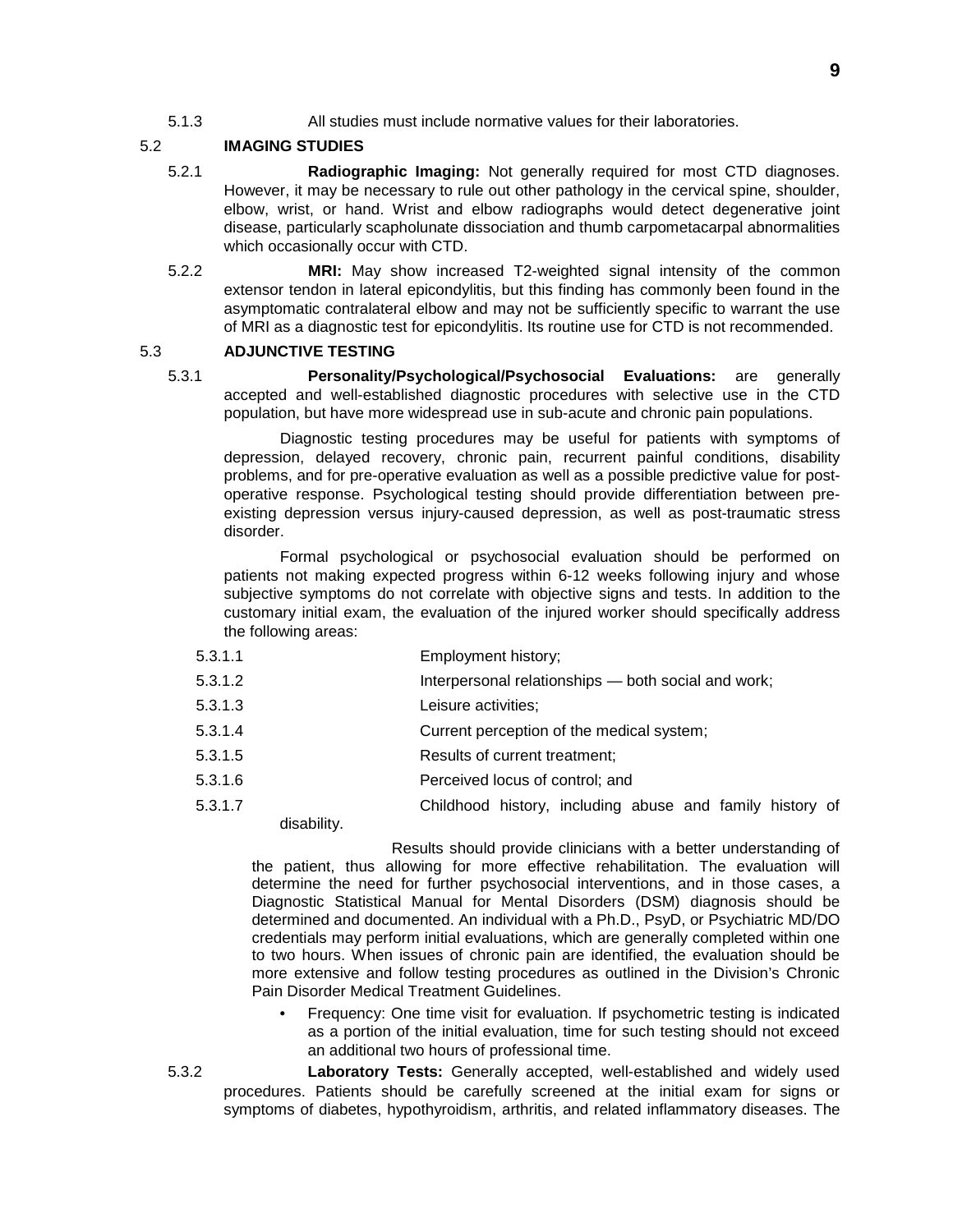presence of concurrent disease does not negate work-relatedness of any specific case. In one study of patients with cumulative trauma disorder other than Carpal Tunnel Syndrome, seen by specialists, 3% of patients were diagnosed with diabetes, 6% with hypothyroidism, and 9% with chronic inflammatory disease including spondyloarthropathy, arthritis, and systemic lupus erythematosis. Up to two thirds of the patients were not aware of their concurrent disease. When a patient's history and physical examination suggest infection, metabolic or endocrinologic disorders, tumorous conditions, systemic musculoskeletal disorders (e.g., rheumatoid arthritis or ankylosing spondylitis), or problems potentially related to medication (e.g., renal disease and nonsteroidal anti-inflammatory medications), then laboratory tests, including, but not limited to, the following can provide useful diagnostic information:

- 5.3.2.1 Serum rheumatoid factor, Antinuclear Antigen (ANA), Human Leukocyte Antigen (HLA)-B27 titre for rheumatoid work-up;
- 5.3.2.2 Thyroid stimulating hormone (TSH) for hypothyroidism;
- 5.3.2.3 Fasting glucose recommended for obese men and women over 40 years of age, patients with a history of family diabetes, those from high risk ethnic groups, and with a previous history of impaired glucose tolerance. A fasting blood glucose greater than 125mg/dl is diagnostic for diabetes. Urine dipstick positive for glucose is a specific but not sensitive screening test. Quantitative urine glucose is sensitive and specific in high risk populations;
- 5.3.2.4 Serum protein electrophoresis;
- 5.3.2.5 Sedimentation rate and C-Reactive Protein are nonspecific, but elevated in infection, neoplastic conditions and rheumatoid arthritis;
- 5.3.2.6 Serum calcium, phosphorus, uric acid, alkaline and acid phosphatase for metabolic, endocrine and neo-plastic conditions;
- 5.3.2.7 complete blood count (CBC), liver and kidney function profiles for metabolic or endocrine disorders or for adverse effects of various medications;
- 5.3.2.8 Bacteriological (microorganism) work-up for wound, blood and tissue.

The Division recommends the above diagnostic procedures be considered, at least initially, the responsibility of the workers' compensation carrier to ensure that an accurate diagnosis and treatment plan can be established. Laboratory testing may be required periodically to monitor patients on chronic medications.

5.3.3 **Pinch and Grip Strength Measurements:** May be accepted as a diagnostic tool for CTD. Strength is defined as the muscle force exerted by a muscle or group of muscles to overcome a resistance under a specific set of circumstances. Pain, the perception of pain secondary to abnormal sensory feedback, and/or the presence of abnormal sensory feedback affecting the sensation of the power used in grip/pinch may cause a decrease in the force exerted. When a bell-shaped curve is present, these measures provide a method for quantifying strength that can be used to follow a patient's progress and to assess response to therapy. In the absence of a bell-shaped curve, clinical reassessment is indicated.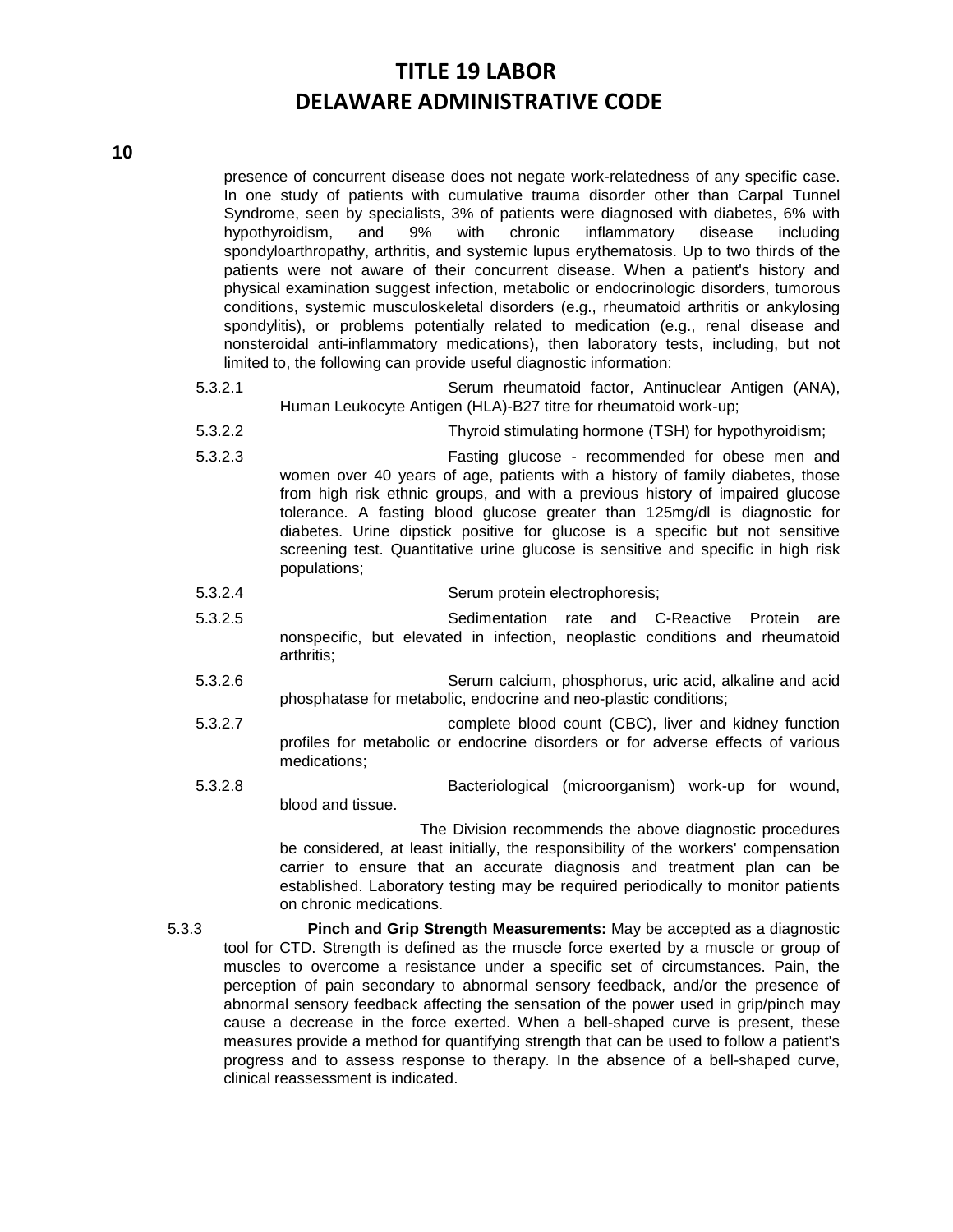- 5.3.4 **Quantitative Sensory Testing (QST):** May be used as a screening tool in clinical settings pre-and post-operatively. Results of tests and measurements of sensory integrity are integrated with the history and review of systems findings and the results of other tests and measures. QST tests the entire sensory pathway, limiting its ability to localize a deficit precisely. It depends on the patient's report of perception and may not be objective. Cutaneous conditions may alter sensory thresholds.
	- 5.3.4.1 Threshold tests measure topognosis, the ability to exactly localize a cutaneous sensation, and pallesthesia, the ability to detect mechanical sensation using vibration discrimination testing (quickly adapting fibers); and/or Semmes-Wienstein monofilament testing (slowly adapting fibers);
	- 5.3.4.2 Density Tests also measure topognosis and pallesthesia using static two-point discrimination (slowly adapting fibers); and/or moving twopoint discrimination (quickly adapting fibers).

#### **6.0 Therapeutic Procedures – Non-Operative**

Before initiation of any therapeutic procedure, the authorized treating provider, employer and insurer must consider these important issues in the care of the injured worker.

First, patients undergoing therapeutic procedure(s) should be released or returned to modified or restricted duty during their rehabilitation at the earliest appropriate time. Refer to "Return-to-Work" in this section for detailed information.

Second, cessation and/or review of treatment modalities should be undertaken when no further significant subjective or objective improvement in the patient's condition is noted. If patients are not responding within the recommended duration periods, alternative treatment interventions, further diagnostic studies or consultations should be pursued.

Third, providers should provide and document education to the patient. No treatment plan is complete without addressing issues of individual and/or group patient education as a means of facilitating self-management of symptoms.

Last, formal psychological or psychosocial screening should be performed on patients not making expected progress within 6 to 12 weeks following injury and whose subjective symptoms do not correlate with objective signs and tests.

In cases where a patient is unable to attend an outpatient center, home therapy may be necessary. Home therapy may include active and passive therapeutic procedures as well as other modalities to assist in alleviating pain, swelling, and abnormal muscle tone. Home therapy is usually of short duration and continues until the patient is able to tolerate coming to an outpatient center.

The following procedures are listed in alphabetical order.

- 6.1 **ACUPUNCTURE** is an accepted and widely used procedure for the relief of pain and inflammation. There is some scientific evidence to support its use. The exact mode of action is only partially understood. Western medicine studies suggest that acupuncture stimulates the nervous system at the level of the brain, promotes deep relaxation, and affects the release of neurotransmitters. Acupuncture is commonly used as an alternative or in addition to traditional Western pharmaceuticals. While it is commonly used when pain medication is reduced or not tolerated, it may be used as an adjunct to physical rehabilitation and/or surgical intervention to hasten the return of functional activity. Acupuncture should be performed by MD, DO or DC with appropriate training.
	- 6.1.1 **Acupuncture:** is the insertion and removal of filiform needles to stimulate acupoints (acupuncture points). Needles may be inserted, manipulated and retained for a period of time. Acupuncture can be used to reduce pain and inflammation, and to increase blood flow to an area and increase range of motion. Indications include joint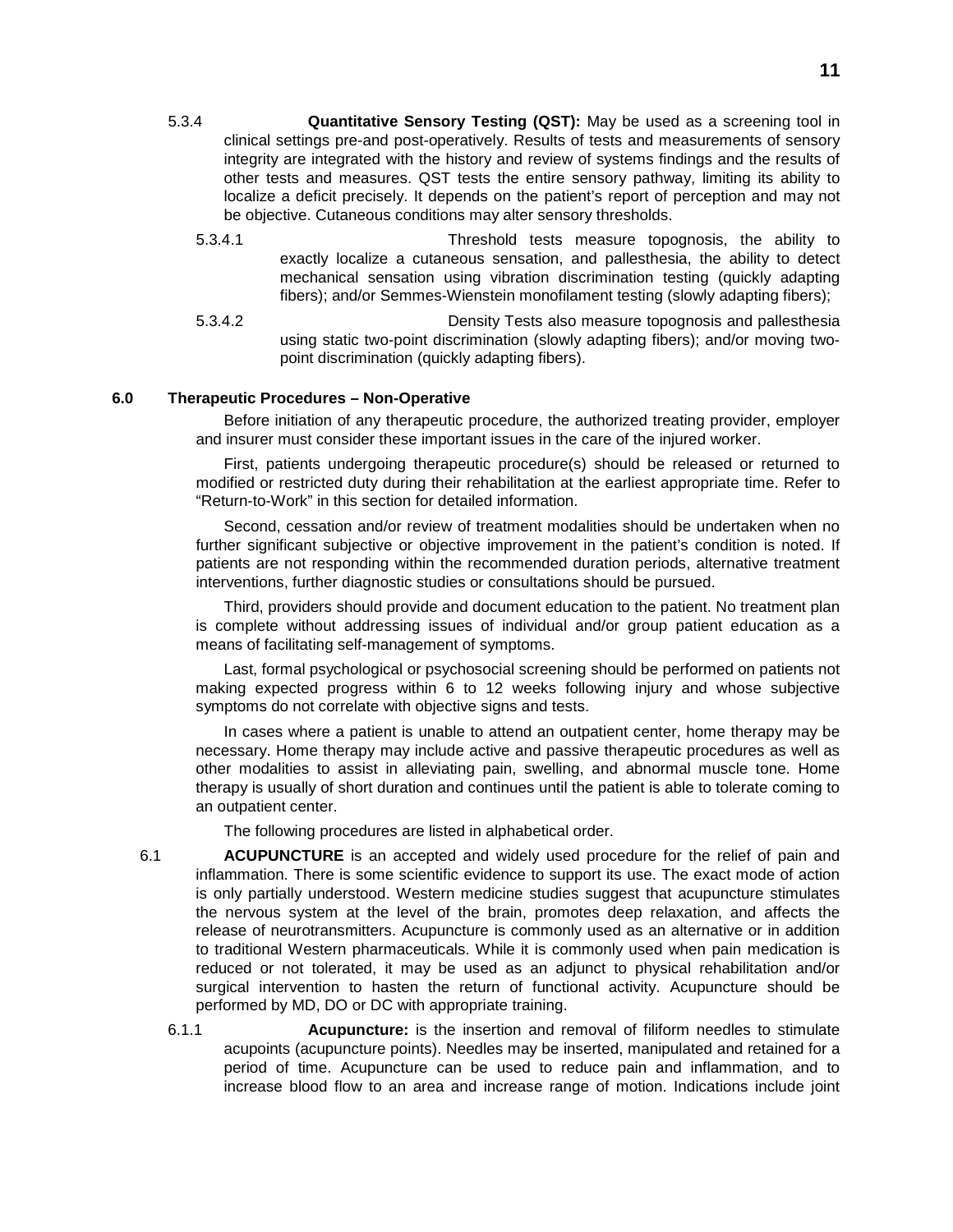pain, joint stiffness, soft tissue pain and inflammation, paresthesia, post-surgical pain relief, muscle spasm, and scar tissue pain.

- Time to produce effect: 3 to 6 treatments
	- Frequency: 1 to 3 times per week
		- Course duration: 14 treatments

6.1.2 **Acupuncture with Electrical Stimulation:** is the use of electrical current (micro- amperage or milli-amperage) on the needles at the acupuncture site. It is used to increase effectiveness of the needles by continuous stimulation of the acupoint. Physiological effects (depending on location and settings) can include endorphin release for pain relief, reduction of inflammation, increased blood circulation, analgesia through interruption of pain stimulus, and muscle relaxation.

It is indicated to treat chronic pain conditions, radiating pain along a nerve pathway, muscle spasm, inflammation, scar tissue pain, and pain located in multiple sites.

- Time to produce effect: 3 to 6 treatments
- Frequency: 1 to 3 times per week

• Course duration: 14 treatments

6.1.3 **Other Acupuncture Modalities:** Acupuncture treatment is based on individual patient needs and therefore treatment may include a combination of procedures to enhance treatment effect. Other procedures may include the use of heat, soft tissue manipulation/massage, and exercise.

- Time to produce effect: 3 to 6 treatments
	- Frequency: 1 to 3 times per week
		- Course duration: 14 treatments

Any of the above acupuncture treatments may extend longer if objective functional gains can be documented or when symptomatic benefits facilitate progression in the patient's treatment program. Treatment beyond 14 sessions (1 course) may be documented with respect to need and ability to facilitate positive symptomatic or functional gains.

6.2 **BIOFEEDBACK** is a form of behavioral medicine that helps patients learn selfawareness and self-regulation skills for the purpose of gaining greater control of their physiology, such as muscle activity, brain waves, and measures of autonomic nervous system activity. Electronic instrumentation is used to monitor the targeted physiology and then displayed or fed back to the patient visually, auditorially, or tactilely, with coaching by a biofeedback specialist. Biofeedback is provided by clinicians certified in biofeedback and/or who have documented specialized education, advanced training, or direct or supervised experience qualifying them to provide the specialized treatment needed (e.g., surface EMG, EEG, or other).

Treatment is individualized to the patient's work-related diagnosis and needs. Home practice of skills is required for mastery and may be facilitated by the use of home training tapes. The ultimate goal in biofeedback treatment is normalizing the physiology to the preinjury status to the extent possible and involves transfer of learned skills to the workplace and daily life. Candidates for biofeedback therapy or training must be motivated to learn and practice biofeedback and self-regulation techniques.

Indications for biofeedback include individuals who are suffering from musculoskeletal injury where muscle dysfunction or other physiological indicators of excessive or prolonged stress response affects and/or delays recovery. Other applications include training to improve self-management of emotional stress/pain responses such as anxiety, depression, anger,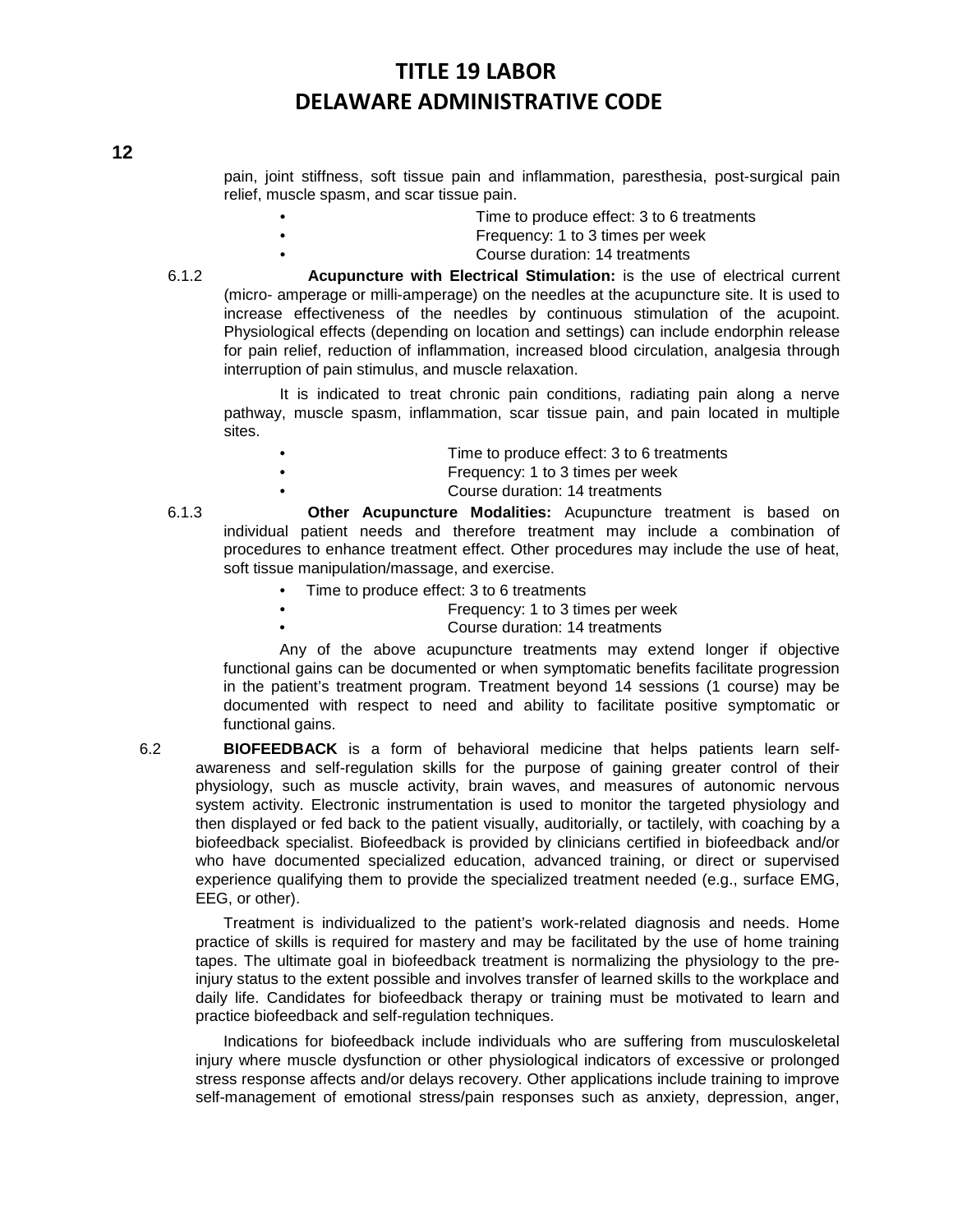sleep disturbance, and other central and autonomic nervous system imbalances. Biofeedback is often utilized along with other treatment modalities.

- Time to produce effect: 3 to 4 sessions
- Frequency: 1 to 2 times per week
- Maximum duration: 10 to 12 sessions. Treatment beyond 12 sessions must be documented with respect to need, expectation, and ability to facilitate positive symptomatic or functional gains.

6.3 **INJECTIONS – THERAPEUTIC** are generally accepted, well-established procedures that may play a significant role in the treatment of patients with upper extremity pain or pathology. Therapeutic injections involve the delivery of anesthetic and/or anti-inflammatory medications to the painful structure. Therapeutic injections have many potential benefits. Ideally, a therapeutic injection will: (a) reduce inflammation in a specific target area; (b) relieve secondary muscle spasm; and (c) diminish pain and support therapy directed to functional recovery. Diagnostic and therapeutic injections should be used early and selectively to establish a diagnosis and support rehabilitation. If injections are overused or used outside the context of a monitored rehabilitation program, they may be of significantly less value.

6.3.1 **Steroid Injections:** may provide both diagnostic and therapeutic value in treating a variety of upper extremity cumulative trauma disorders. These include neuropathies, tendonitis or bursitis about the elbow, wrist, or hand. In contrast, there is no evidence to support their therapeutic use in other upper extremity compressive neuropathies; however, it is a widely accepted procedure.

Steroid injections provide a potent anti-inflammatory effect, which is usually short term in duration, lasting weeks or months. Injections should always be used as an adjunctive treatment in the context of a physical exercise and rehabilitation program.

For epicondylitis, there is good evidence that although steroid injections with physical therapy may provide short-term symptomatic relief, there is no benefit over placebo injections at 6 months. A program of physical rehabilitation in combination with judicious use of anti-inflammatory medications should be the core treatment for epicondylitis.

When performing tendon injections, the risk of tendon rupture should be discussed with the patient and the need for temporary restricted duty emphasized.

Contraindications: General contraindications include local or systemic infection, bleeding disorders, and allergy to medications used.

Local Steroid Injections:

- Time to produce effect: 3 days
- Frequency: monthly
	- Maximum duration: 3 injections

6.3.2 **Trigger Point Injections:** are generally accepted, although used infrequently in uncomplicated cases. They may, however, be used to relieve myofascial pain and facilitate active therapy and stretching of the affected areas, and as an adjunctive treatment in combination with other treatment modalities, such as functional restoration programs, including stretching therapeutic exercise. Trigger point injections should be utilized primarily for the purpose of facilitating functional progress. The Division does not recommend their routine use in the treatment of upper extremity injuries.

- Time to produce effect: Local anesthetic 30 minutes; 24 to 48 hours for no anesthesia.
- Frequency: Weekly. Suggest no more than 4 injection sites per session per week to avoid significant post-injection soreness.
- Maximum duration: 8 weeks. Occasional patients may require 2 to 4 repetitions of trigger point injection series over a 1 to 2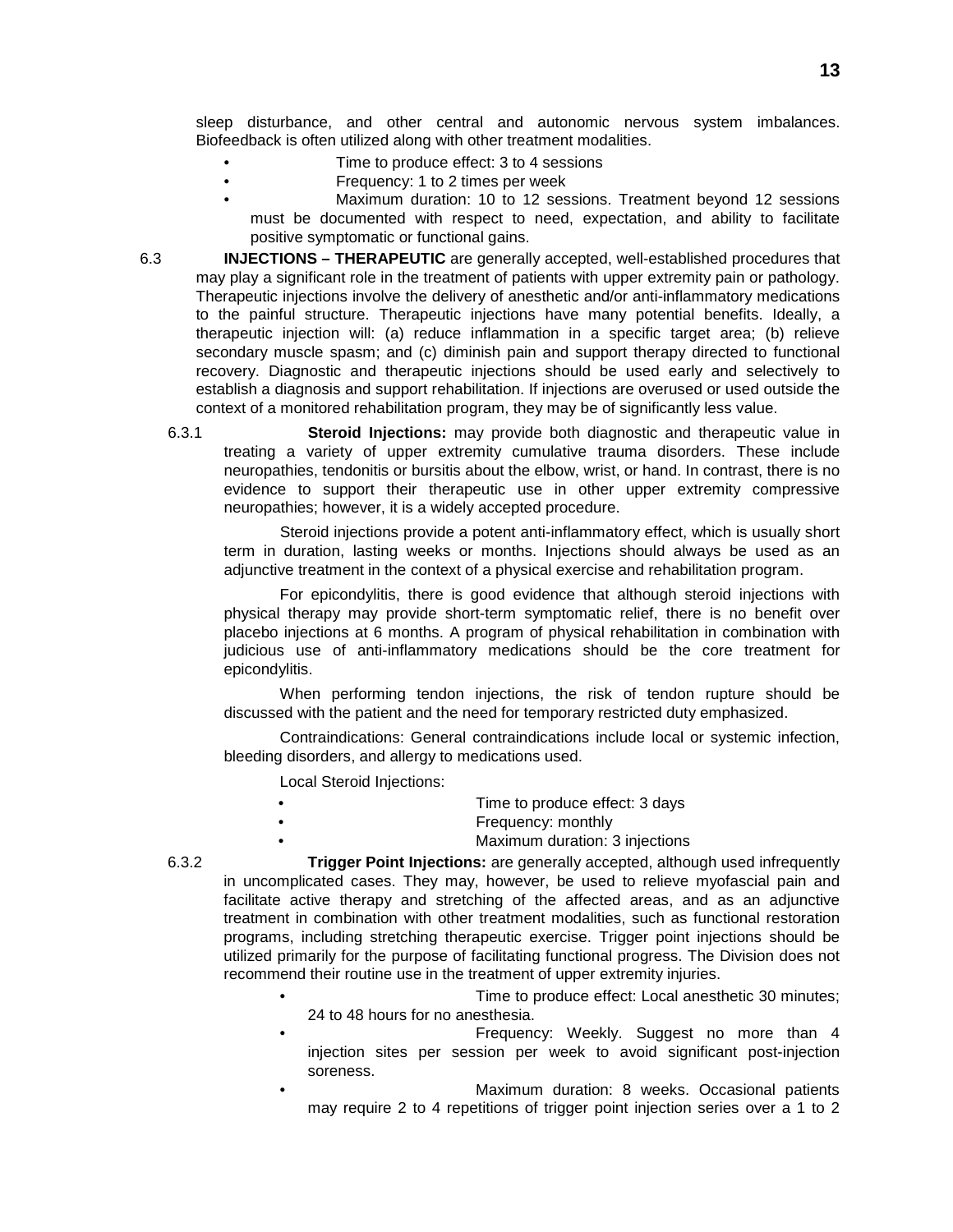year period.

- 6.3.3 Other Injections: Some early evidence exists to support Autologous Blood Injection may be used for medial/lateral epicondylitis. This can be repeated for a total of 2-3 injections given roughly 6 weeks apart.
- 6.4 **JOB SITE ALTERATION** Early evaluation and training of body mechanics and other ergonomic factors are essential for every injured worker and should be done by a qualified individual. In some cases, this requires a job site evaluation. Some evidence supports alteration of the work site in the early treatment of Cumulative Trauma Disorder. There is no single factor or combination of factors that is proven to prevent or ameliorate CTD, but a combination of ergonomic and psychosocial factors are generally considered to be important. Physical factors that may be considered include use of force, repetition, awkward positions, upper extremity vibration, cold environment, and contact pressure on the nerve. Psychosocial factors to be considered include pacing, degree of control over job duties, perception of job stress, and supervisory support.

The job analysis and modification should include input from the employee, employer, and ergonomist or other professional familiar with work place evaluation. The employee must be observed performing all job functions in order for the job site analysis to be valid. Periodic follow-up is recommended to evaluate effectiveness of the intervention and need for additional ergonomic changes.

- 6.4.1 **Ergonomic changes:** should be made to modify the hazards identified. In addition, workers should be counseled to vary tasks throughout the day whenever possible. OSHA suggests that workers who perform repetitive tasks, including keyboarding, take 15-30 second breaks every 10 to 20 minutes, or 5-minute breaks every hour. Mini breaks should include stretching exercises.
- 6.4.2 **Interventions:** should consider engineering controls, e.g., mechanizing the task, changing the tool used, or adjusting the job site; or administrative controls, e.g., adjusting the time an individual performs the task.
- 6.4.3 **Seating** Description: The following description may aid in evaluating seated work positions: The head should incline only slightly forward, and if a monitor is used, there should be 18-24 inches of viewing distance with no glare. Arms should rest naturally, with forearms parallel to the floor, elbows at the sides, and wrists straight or minimally extended. The back must be properly supported by a chair, which allows change in position and backrest adjustment. There must be good knee and legroom, with the feet resting comfortably on the floor or footrest. Tools should be within easy reach, and twisting or bending should be avoided.
- 6.4.4 **Job Hazard Checklist:** The following Table 4 is adopted from Washington State's job hazard checklist, and may be used as a generally accepted guide for identifying job duties which may pose ergonomic hazards. The fact that an ergonomic hazard exists at a specific job, or is suggested in the table, does not establish a causal relationship between the job and the individual with a musculoskeletal injury. However, when an individual has a work-related injury and ergonomic hazards exist that affect the injury, appropriate job modifications should be made. Proper correction of hazards may prevent future injuries to others, as well as aid in the recovery of the injured worker.

### **Table 4: Identifying Job Duties Which May Pose Ergonomic Hazards**

| <b>Type of Job Duty</b> | <b>Hours per Day</b> |
|-------------------------|----------------------|
|                         |                      |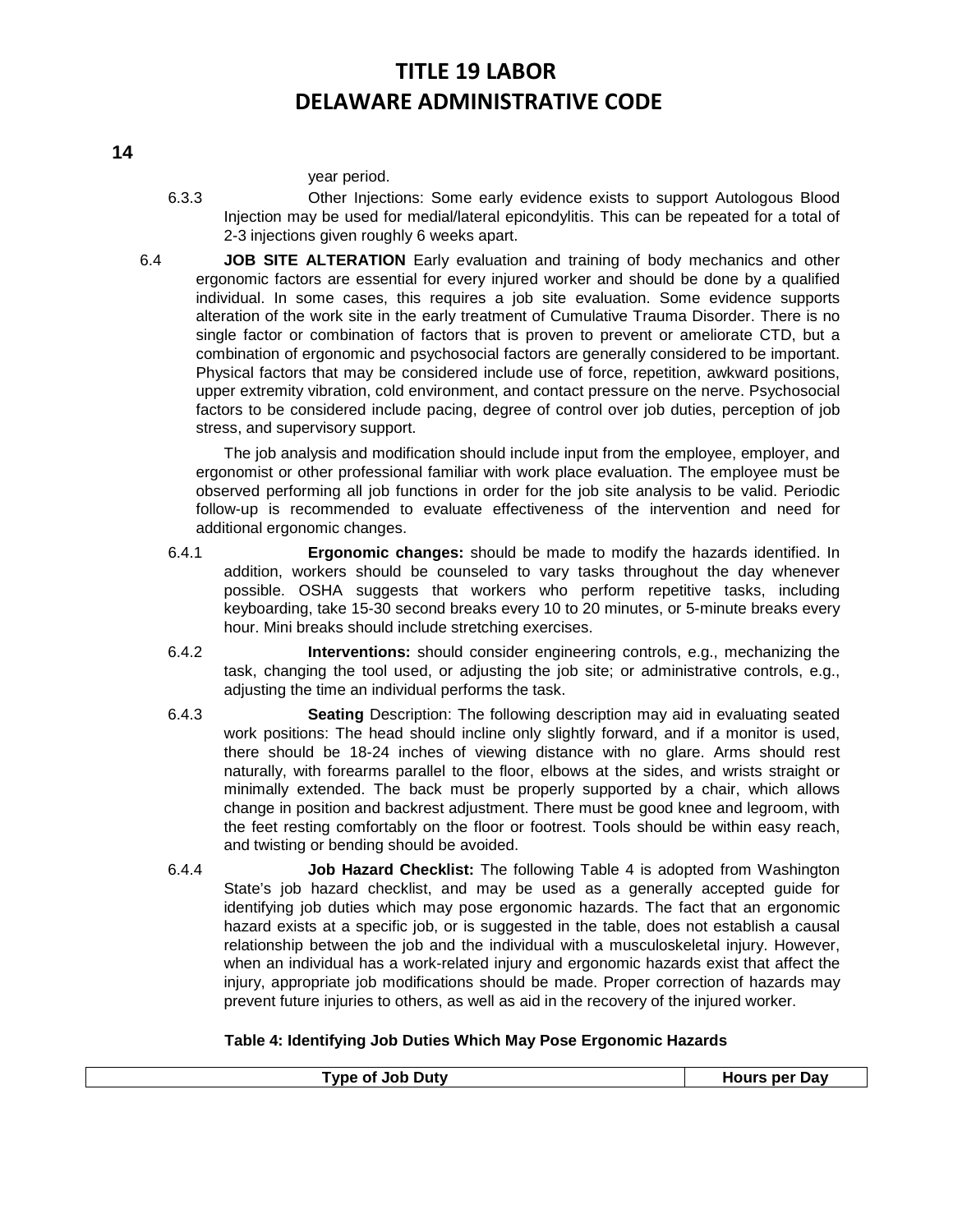| Pinching an unsupported object(s) weighing 2 lbs or more per hand, or pinching with<br>a force of 4 lbs or more per hand (comparable to pinching a half a ream of paper):<br>1. Highly repetitive motion                                                                                                                                                                                                                                                                                                          | More than<br>3<br>hours<br>total/day                 |
|-------------------------------------------------------------------------------------------------------------------------------------------------------------------------------------------------------------------------------------------------------------------------------------------------------------------------------------------------------------------------------------------------------------------------------------------------------------------------------------------------------------------|------------------------------------------------------|
| 2. Palmar flexion greater than 30 degrees, dorsiflexion greater than 45 degrees, or<br>radial deviation greater than 30 degrees                                                                                                                                                                                                                                                                                                                                                                                   | More than<br>4 hours                                 |
| 3. No other risk factors                                                                                                                                                                                                                                                                                                                                                                                                                                                                                          | total/day                                            |
| Gripping an unsupported object(s) weighing 10 lbs or more/hand, or gripping with a<br>force of 10 lbs or more/hand (comparable to clamping light duty automotive jumper<br>cables onto a battery): *Handles should be rounded and soft, with at least 1-2.5" in<br>diameter grips at least 5" long.<br>1. Highly repetitive motion                                                                                                                                                                                | than<br>hours<br>More<br>3<br>total/day              |
| 2. Palmar flexion greater than 30 degrees, dorsiflexion greater than 45 degrees, or<br>radial deviation greater than 30 degrees                                                                                                                                                                                                                                                                                                                                                                                   | More than<br>hours<br>4<br>total/day                 |
| 3. No other risk factors $\diamondsuit$                                                                                                                                                                                                                                                                                                                                                                                                                                                                           |                                                      |
| Repetitive Motion (using the same motion with little or no variation every few<br>seconds) excluding keying activities:<br>1. High, forceful exertions with the hands, with palmar flexion greater than 30<br>degrees, dorsiflexion greater than 45 degrees, or radial deviation greater than 30<br>degrees                                                                                                                                                                                                       | More than<br>2 hours<br>total/day                    |
| 2. No other risk factors $\bigcirc$                                                                                                                                                                                                                                                                                                                                                                                                                                                                               | More<br>than<br>hours<br>6<br>total/day              |
| Intensive Keying:<br>1. Palmar flexion greater than 30 degrees, dorsiflexion greater than 45 degrees, or<br>radial deviation greater than 30 degrees                                                                                                                                                                                                                                                                                                                                                              | More than<br>hours<br>4<br>total/day                 |
| 2. No other risk factors $\diamondsuit$                                                                                                                                                                                                                                                                                                                                                                                                                                                                           | More<br>than<br>hours<br>$\overline{7}$<br>total/day |
| Repeated Impact:<br>1. Using the hand (heel/base of palm) as a hammer more than once/minute                                                                                                                                                                                                                                                                                                                                                                                                                       | More than<br>2<br>hours<br>total/day                 |
| Vibration:<br>Two determinants of the tolerability of segmental vibration of the hand are the<br>frequency and the acceleration of the motion of the vibrating tool, with lower<br>frequencies being more poorly tolerated at a given level of imposed acceleration,<br>expressed below in multiples of the acceleration due to gravity (10m/sec./sec.).<br>1. Frequency range 8-15 Hz and acceleration 6 g<br>2. Frequency range 80 Hz and acceleration 40 g<br>3. Frequency range 250 Hz and acceleration 250 g | More than 30 minutes<br>at a time                    |
| 4. Frequency range 8-15 Hz and acceleration 1.5 g<br>5. Frequency range 80 Hz and acceleration 6 g<br>6. Frequency range 250 Hz and acceleration 20 g                                                                                                                                                                                                                                                                                                                                                             | <br>More than 4 hours at a<br>time                   |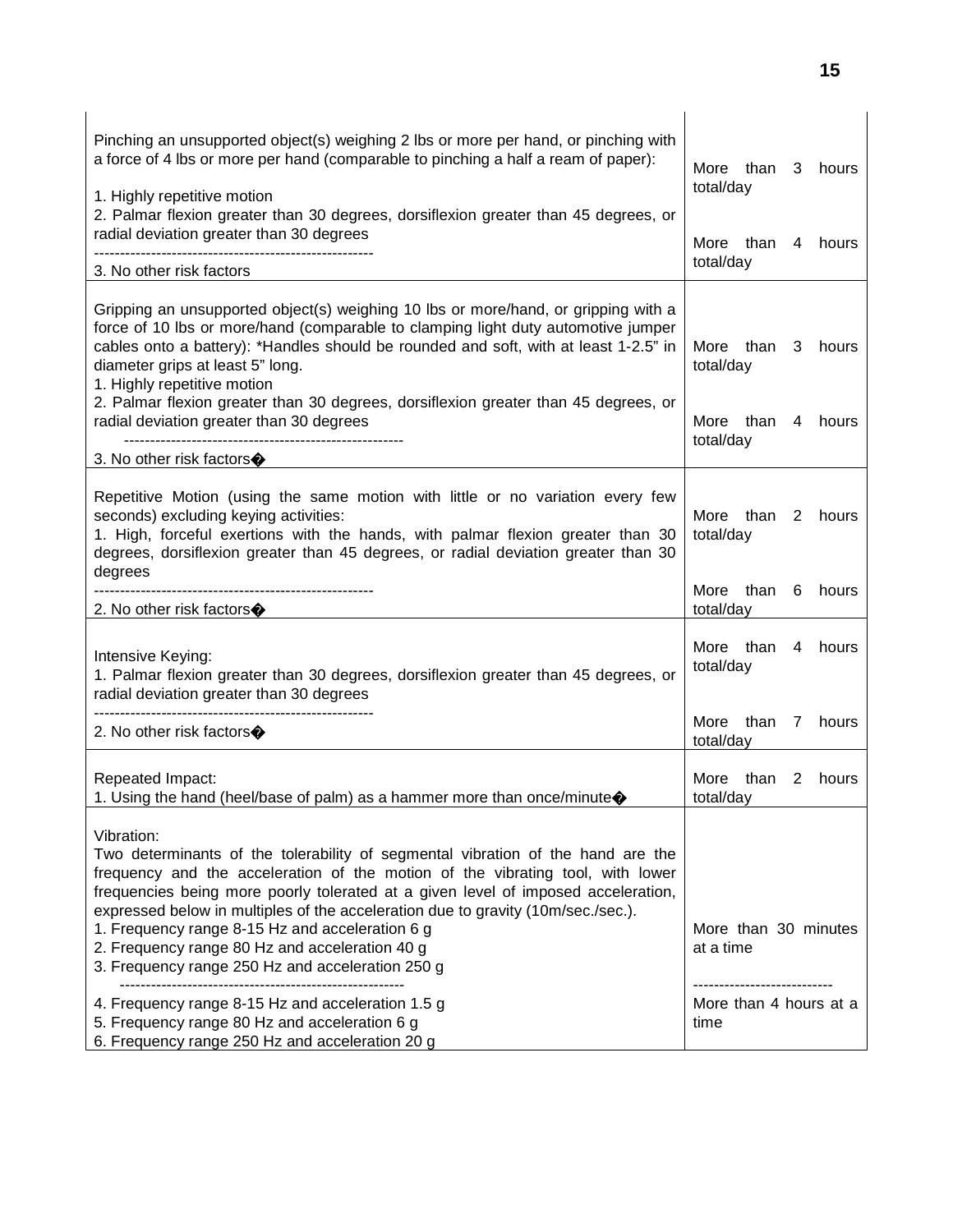**16**

6.5 **MEDICATIONS** Medication use in the treatment of CTD is appropriate for controlling acute and chronic pain and inflammation. Use of medications will vary widely due to the spectrum of injuries from simple strains to post-surgical analgesia. A thorough medication history, including use of alternative and over the counter medications, should be performed at the time of the initial visit and updated periodically.

Acetaminophen is an effective and safe initial analgesic. Nonsteroidal anti-inflammatory drugs (NSAIDs) are useful in the treatment of inflammation, and for pain control. Pain is subjective in nature and should be evaluated using a scale to rate effectiveness of the analgesic in terms of functional gain. Other medications, including antidepressants, may be useful in selected patients with chronic pain (Refer to the Division's Chronic Pain Guidelines). Narcotics are rarely indicated for treatment of upper extremity CTDs, and they should be primarily reserved for the treatment of acute severe pain for a limited time on a case-by-case basis. Topical agents may be beneficial in the management of localized upper extremity pain.

The following are listed in alphabetical order:

- 6.5.1 **Acetaminophen:** is an effective analgesic with antipyretic but not antiinflammatory activity. Acetaminophen is generally well tolerated, causes little or no gastrointestinal irritation and is not associated with ulcer formation. Acetaminophen has been associated with liver toxicity in doses over 10 gm/day or in chronic alcohol use.
- 6.5.2 **Minor Tranquilizer/Muscle Relaxants:** are appropriate for muscle spasm, mild pain and sleep disorders.
- 6.5.3 **Narcotics:** medications should be prescribed with strict time, quantity and duration guidelines, and with definitive cessation parameters. Adverse effects include respiratory depression, impaired alertness, and the development of physical and psychological dependence.
	- treatment.
- 6.5.4 **Nonsteroidal Anti-Inflammatory Drugs (NSAIDs)):** are useful for pain and inflammation. In mild cases, they may be the only drugs required for analgesia. There are several classes of NSAIDs, and the response of the individual injured worker to a specific medication is unpredictable. For this reason, a range of NSAIDs may be tried in each case with the most effective preparation being continued. Patients should be closely monitored for adverse reactions. The US Food and Drug Administration advises that many NSAIDs may cause an increased risk of serious cardiovascular thrombotic events, myocardial infraction, and stroke, which can be fatal. Naproxen sodium does not appear to be associated with increased risk of vascular events. Administration of proton pump inhibitors, histamine 2 blockers, or prostaglandin analog misoprostol along with these NSAIDs may reduce the risk of duodenal and gastric ulceration but do not impact possible cardiovascular complications. Due to the cross-reactivity between aspirin and NSAIDs, NSAIDs should not be used in aspirin-sensitive patients, and should be used with caution in all asthma patients. NSAIDs maybe associated with abnormal renal function, including renal failure, as well as, abnormal liver function. Certain NSAIDs may have interactions with various other medications. Individuals may have adverse events not listed above. Intervals for metabolic screening are dependent upon the patient's age, general health status and should be within parameters listed for each specific medication. Complete Blood Count (CBC) and liver and renal function should be monitored at least every six months in patients on chronic NSAIDs and initially when indicated.

6.5.4.1 Non-selective Nonsteroidal Anti-Inflammatory Drugs –

Includes NSAIDs and acetylsalicylic acid (aspirin). Serious GI toxicity, such as bleeding, perforation, and ulceration can occur at any time,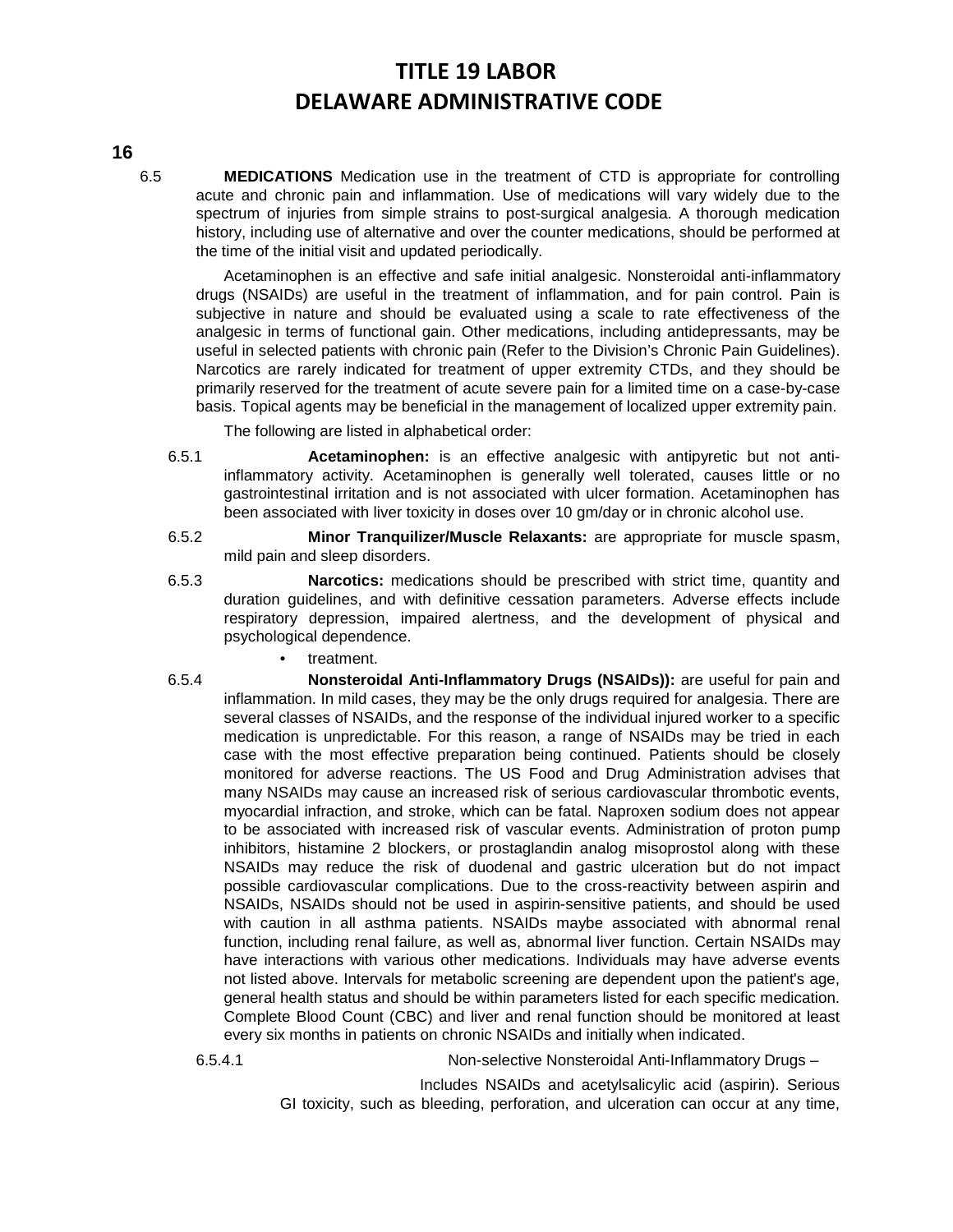with or without warning symptoms in patients treated with traditional NSAIDs. Physicians should inform patients about the signs and/or symptoms of serious gastrointestinal toxicity and what steps to take if they occur. Anaphylactoid reactions may occur in patients taking NSAIDs. NSAIDs may interfere with platelet function. Fluid retention and edema have been observed in some patients taking NSAIDs.

6.5.4.2 Selective Cyclo-oxygenase-2 (COX-2) Inhibitors –

COX-2 inhibitors are more recent NSAIDs and differ in adverse side effect profiles from the traditional NSAIDs. The major advantages of selective COX-2 inhibitors over traditional NSAIDs are that they have less gastrointestinal toxicity and no platelet effects. COX-2 inhibitors can worsen renal function in patients with renal insufficiency, thus renal function may need monitoring.

COX-2 inhibitors should not be first-line for low risk patients who will be using an NSAID short-term but are indicated in select patients for whom traditional NSAIDs are not tolerated. Serious upper GI adverse events can occur even in asymptomatic patients. Patients at high risk for GI bleed include those who use alcohol, smoke, are older than 65, take corticosteroids or anticoagulants, or have a longer duration of therapy. Celecoxib is contraindicated in sulfanilamide allergic patients.

6.5.5 **Psychotropic/Anti-anxiety/Hypnotic Agents:** may be useful for treatment of mild and chronic pain, dysesthesias, sleep disorders, and depression. Antidepressant medications, such as tricyclics and Selective Serotonin Reuptake Inhibitors (SSRIs), are useful for affective disorders and chronic pain management. Tricyclic antidepressant agents, in low dose, are useful for chronic pain but have more frequent side effects.

> Anti-anxiety medications are best used for short-term treatment (i.e., less than 6 months). Accompanying sleep disorders are best treated with sedating antidepressants prior to bedtime. Frequently, combinations of the above agents are useful. As a general rule, physicians should assess the patient for a prior history of substance abuse or depression prior to prescribing any of these agents.

6.5.6 **Tramadol:** is useful in relief of upper extremity pain and has been shown to provide pain relief equivalent to that of commonly prescribed narcotics. Although Tramadol may cause impaired alertness, it is generally well tolerated, does not cause gastrointestinal ulceration, or exacerbate hypertension or congestive heart failure. Tramadol should be used cautiously in patients who have a history of seizures or who are taking medication that may lower the seizure threshold, such as monoamine oxidase (MAO) inhibiters, SSRIs, and tricyclic antidepressants. This medication has physically addictive properties and withdrawal may follow abrupt discontinuation. It is not recommended for those with prior opioid addiction.

6.5.7 **Topical Drug Delivery:** may be an alternative treatment for localized musculoskeletal disorders and is an acceptable form of treatment in selected patients although there is no scientific evidence to support its use. It is necessary that all topical agents be used with strict instructions for application as well as maximum number of applications per day to obtain the desired benefit and avoid potential toxicity. As with all medications, patient selection must be rigorous to choose those patients with the highest probability of compliance. Refer to "Iontophoresis" in the Passive Therapy section for information regarding topical iontophoretic agents.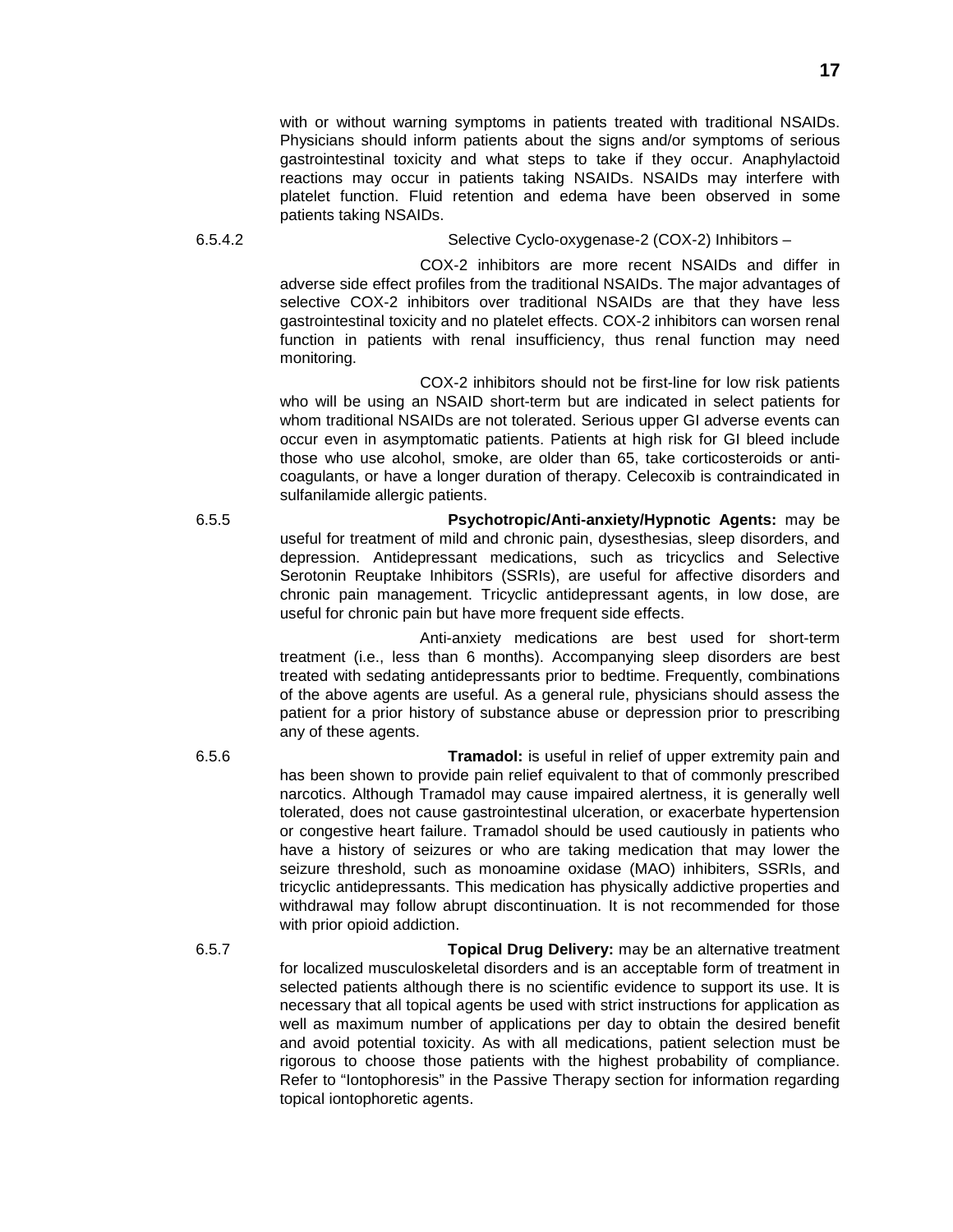### **18**

### 6.6 **OCCUPATIONAL REHABILITATION PROGRAMS**

6.6.1 **Non-Interdisciplinary:** These programs are work-related, outcome-focused, individualized treatment programs. Objectives of the program include, but are not limited to, improvement of cardiopulmonary and neuromusculoskeletal functions (strength, endurance, movement, flexibility, stability, and motor control functions), patient education, and symptom relief. The goal is for patients to gain full or optimal function and return-towork. The service may include the time-limited use of passive modalities with progression to achieve treatment and/or simulated/real work.

#### 6.6.1.1 Work Conditioning/Simulation

This program may begin once a patient is out of the acute phase of injury and will be able to tolerate this program.

These programs are usually initiated after the acute phase has been completed and offered at any time throughout the recovery phase. Work conditioning should be initiated when imminent return of a patient to modified or full duty is not an option, but the prognosis for returning the patient to work at completion of the program is at least fair to good.

The need for work place simulation should be based upon the results of a Functional Capacity Evaluation and/or Jobsite Analysis.

- Length of visit: 1 to 4 hours per day.
- Frequency: 2 to 5 visits per week
	-

Maximum duration: 8 weeks.

Participation in a program beyond six weeks must be documented with respect to need and the ability to facilitate positive symptomatic or functional gains.

#### 6.6.1.2 Work Hardening

Work Hardening is an interdisciplinary program addressing a patient's employability and return to work. It includes a progressive increase in the number of hours per day that a patient completes work simulation tasks until the patient can tolerate a full workday. This is accomplished by addressing the medical, psychological, behavioral, physical, functional, and vocational components of employability and return-to-work.

This can include a highly structured program involving a team approach or can involve any of the components thereof. The interdisciplinary team should, at a minimum, be comprised of a qualified medical director who is board certified with documented training in occupational rehabilitation; team physicians having experience in occupational rehabilitation; occupational therapist; physical therapist; case manager; and psychologist. As appropriate, the team may also include: chiropractor, RN, vocational specialist or Certified Biofeedback Therapist.

- **Example 2** Length of visit: Up to 8 hours/day
	-
- Frequency: 2 to 5 visits per week Maximum duration: 8 weeks.

Participation in a program beyond six weeks must be documented with respect to need and the ability to facilitate positive symptomatic or functional gains.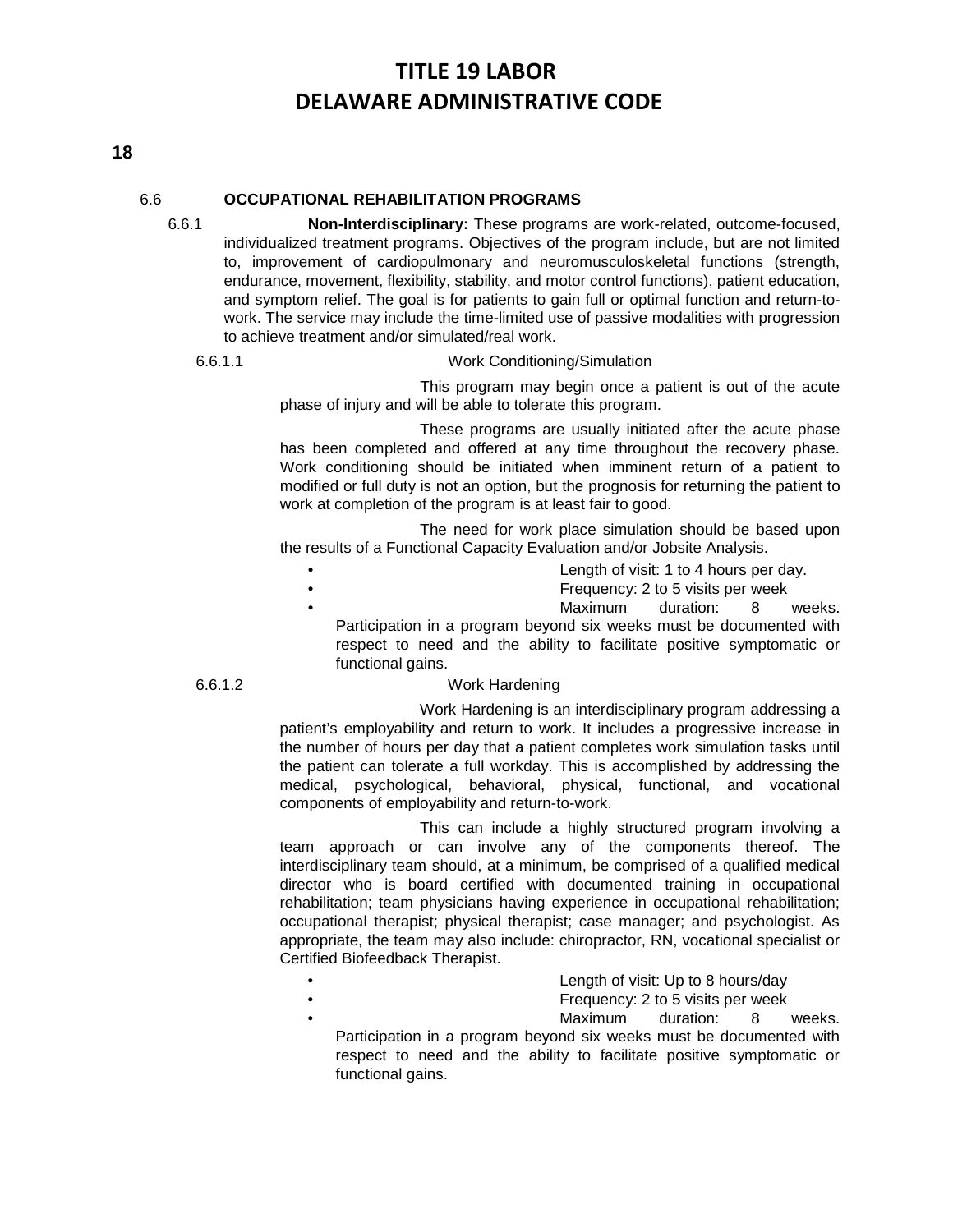6.8 **RETURN-TO-WORK** is therapeutic, assuming the work is not likely to aggravate the basic problem or increase long-term pain. The practitioner must provide specific physical limitations per the Physician's Form. The following physical limitations should be considered and modified as recommended: lifting, pushing, pulling, crouching, walking, using stairs, bending at the waist, awkward and/or sustained postures, tolerance for sitting or standing, hot and cold environments, data entry and other repetitive motion tasks, sustained grip, tool usage and vibration factors. Even if there is residual chronic pain, return-to-work is not necessarily contraindicated.

The practitioner should understand all of the physical demands of the patient's job position before returning the patient to full duty and should receive clarification of the patient's job duties. Clarification must be provided by the employer or, if necessary, including, but not limited to, an occupational health nurse, occupational therapist, vocational rehabilitation specialist, or an industrial hygienist.

6.9 **SLEEP DISTURBANCES** are a common secondary symptom of CTD. Although primary insomnia may accompany pain as an independent co-morbid condition, it more commonly occurs, secondary to the pain condition itself. Exacerbations of pain often are accompanied by exacerbations of insomnia; the reverse can also occur. Sleep laboratory studies have shown disturbances of sleep architecture in pain patients. Loss of deep slow-wave sleep and increase in light sleep occur and sleep efficiency, the proportion of time in bed spent asleep, is decreased. These changes are associated with patient reports of non-restorative sleep.

Many affected patients develop behavioral habits that exacerbate and maintain sleep disturbances. Excessive time in bed, irregular sleep routine, napping, low activity, and worrying in bed are all maladaptive responses that can arise in the absence of any psychopathology. There is some evidence that behavioral modification, such as patient education and group or individual counseling, can be effective in reversing the effects of insomnia. Behavioral modifications are easily implemented and can include:

- 6.9.1 Maintaining a regular sleep schedule, retiring and rising at approximately the same time on weekdays and weekends.
- 6.9.2 Avoiding daytime napping.
- 6.9.3 Avoiding caffeinated beverages after lunchtime
- 6.9.4 Making the bedroom quiet and comfortable, eliminating disruptive lights, sounds, television sets, and keeping a bedroom temperature of about 65°F.
- 6.9.5 Avoiding alcohol or nicotine within two hours of bedtime.
- 6.9.6 Avoiding large meals within two hours of bedtime.
- 6.9.7 Exercising vigorously during the day, but not within two hours of bedtime, since this may raise core temperature and activate the nervous system.
- 6.9.8 Associating the bed with sleep and sexual activity only, using other parts of the home for television, reading and talking on the telephone.
- 6.9.9 Leaving the bedroom when unable to sleep for more than 20 minutes, retuning to the bedroom when ready to sleep again.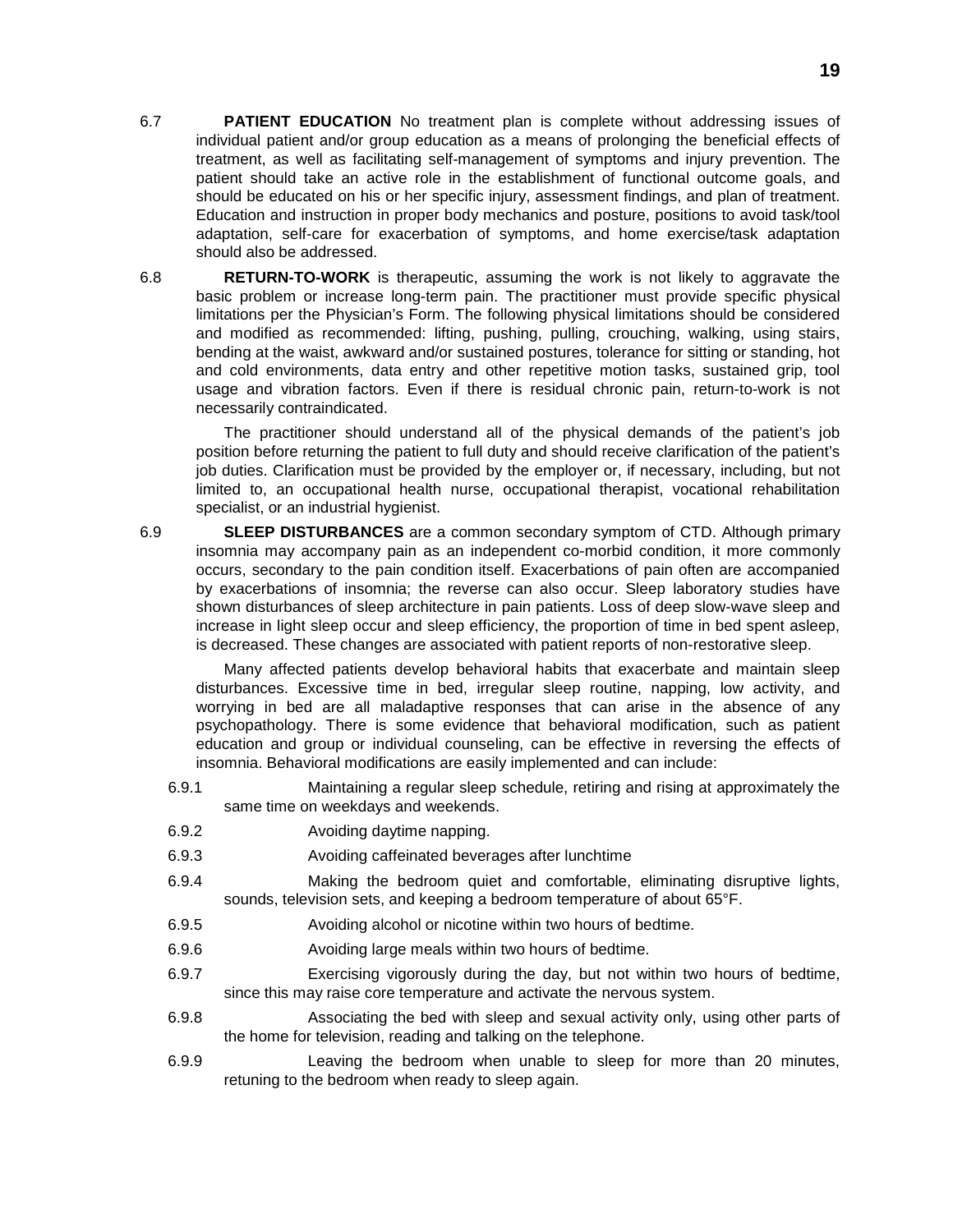These modifications should be undertaken before sleeping medication is prescribed for long term use.

- 6.10 **THERAPY–PASSIVE** includes those treatment modalities that do not require energy expenditure on the part of the patient. They are principally effective during the early phases of treatment and are directed at controlling symptoms such as pain, inflammation and swelling and to improve the rate of healing soft tissue injuries. They should be used in adjunct with active therapies to help control swelling, pain and inflammation during the rehabilitation process. They may be used intermittently as a therapist deems appropriate or regularly if there are specific goals with objectively measured functional improvements during treatment.
	- 6.10.1 **Electrical Stimulation (Unattended and Attended):** once applied, requires minimal on-site supervision by the physician or non-physician provider. Indications include pain, inflammation, muscle spasm, atrophy, and decreased circulation.
	- 6.10.2 **Extracorporeal shock wave treatment:** Consists of the application of pulses of high pressure sound to soft tissues, similar to lithotriptors. It has been investigated for its effectiveness in the treatment of lateral epicondylitis. It has not been shown to have an advantage over other conservative treatments and remains investigational. It is not recommended.
	- 6.10.3 **Iontophoresis:** is the transfer of medication, including, but not limited to, steroidal anti-inflammatories and anesthetics, through the use of electrical stimulation. Indications include pain (Lidocaine), inflammation (hydrocortisone, salicylate), edema (mecholyl, hyaluronidase, salicylate), ischemia (magnesium, mecholyl, iodine), muscle spasm (magnesium, calcium), calcific deposits (acetate), scars and keloids (chlorine, iodine, acetate).
	- 6.10.4 **Laser irradiation:** Consists of the external application of an array of visible and infrared wavelengths to soft tissues. Time and frequency dependent on severity and chronicity of problem.
	- 6.10.5 **Manual Therapy Techniques:** are passive interventions in which the providers use his or her hands to administer skilled movements designed to modulate pain; increase joint range of motion; reduce/eliminate soft tissue swelling, inflammation, or restriction; induce relaxation; and improve contractile and non-contractile tissue extensibility. These techniques are applied only after a thorough examination is performed to identify those for whom manual therapy would be contraindicated or for whom manual therapy must be applied with caution.
		- 6.10.5.1 **Manipulation:** is generally accepted, wellestablished and widely used therapeutic intervention for low back pain. Manipulative Treatment (not therapy) is defined as the therapeutic application of manually guided forces by an operator to improve physiologic function and/or support homeostasis that has been altered by the injury or occupational disease, and has associated clinical significance.

High velocity, low amplitude (HVLA) technique, chiropractic manipulation, osteopathic manipulation, muscle energy techniques, counter strain, and non-force techniques are all types of manipulative treatment. This may be applied by osteopathic physicians (D.O.), chiropractors (D.C.), properly trained physical therapists (P.T.), or properly trained medical physicians. Under these different types of manipulation exist many subsets of different techniques that can be described as

6.10.5.1.1 direct- a forceful engagement of a restrictive/pathologic barrier,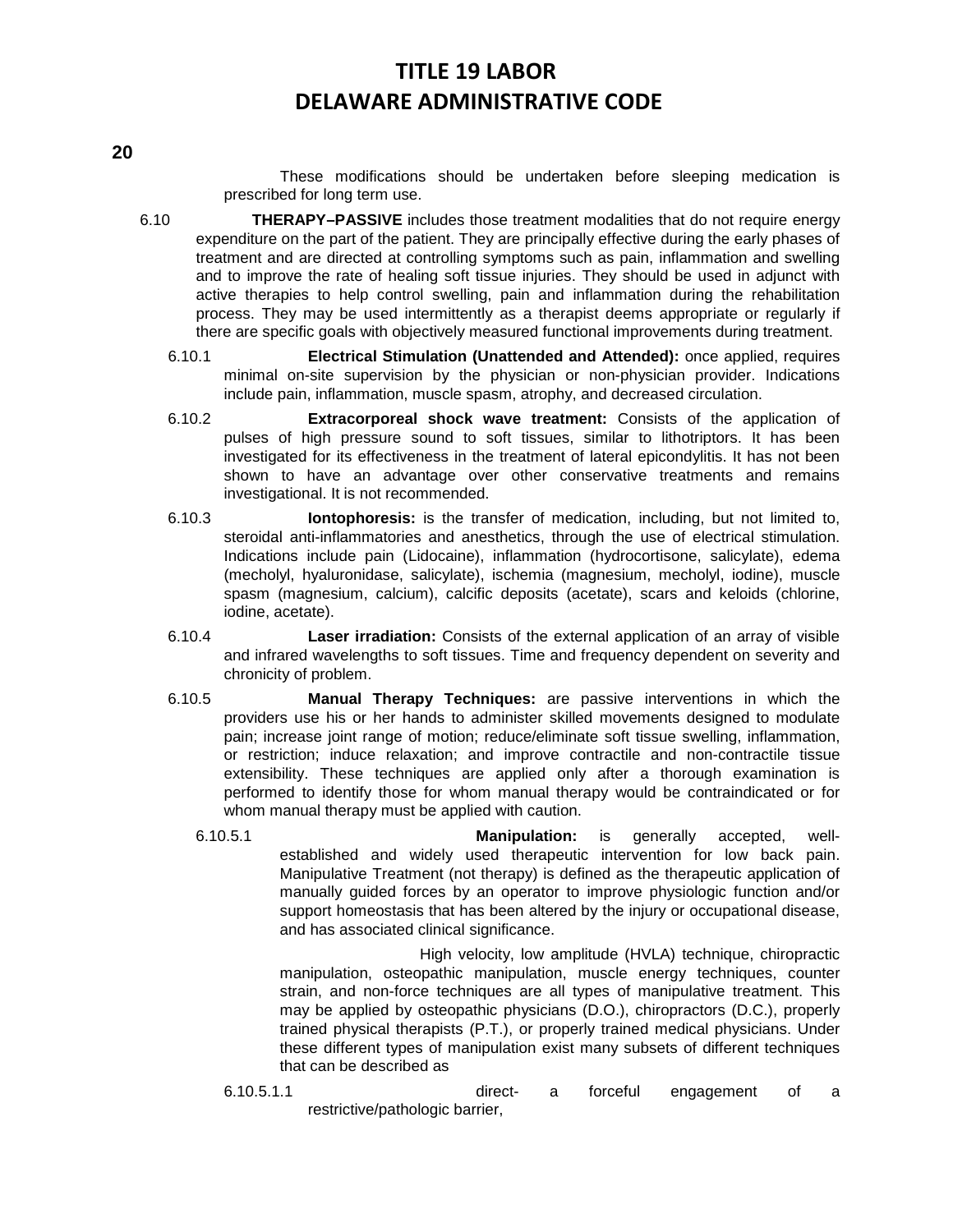- 6.10.5.1.2 indirect- a gentle/non-forceful disengagement of a restrictive/pathologic barrier,
- 6.10.5.1.3 the patient actively assists in the treatment and
- 6.10.6.1.4 the patient relaxing, allowing the practitioner to move

the body tissues.

When the proper diagnosis is made and coupled with the appropriate technique, manipulation has no contraindications and can be applied to all tissues of the body. Pre-treatment assessment should be performed as part of each manipulative treatment visit to ensure that the correct diagnosis and correct treatment is employed.

High velocity, low amplitude (HVLA) manipulation is performed by taking a joint to its end range of motion and moving the articulation into the zone of accessory joint movement, well within the limits of anatomical integrity. Indications for manipulation include joint pain, decreased joint motion, and joint adhesions. Contraindications to HVLA manipulation include joint instability, fractures, severe osteoporosis, infection, metastatic cancer, active inflammatory arthritides, aortic aneurysm, and signs of progressive neurologic deficits.

- Time to produce effect for all types of manipulative treatment: 1 to 6 treatments.
- Frequency: Up to 3 times per week for the first 4 weeks as indicated by the severity of involvement and the desired effect, then up to 2 treatments per week for the next 4 weeks. For further treatments, twice per week or less to maintain function.

• Maximum duration: 30 visits. Extended durations of care beyond what is considered "maximum" may be necessary in cases of re-injury, interrupted continuity of care, exacerbation of symptoms, and in those patients with comorbidities. Refer to the Chronic Pain Guidelines for care beyond 6 months.

The combination of 97140 plus either CMT or OMT code is equal to one visit when performed on the same day. Any combination of manual therapeutic intervention exceeding 30 visits (not units) need to go to UR.

### 6.10.5.2 **Mobilization (Joint) /Manipulation**

Mobilization is passive movement involving oscillatory motions to the involved joints. The passive mobility is performed in a graded manner (I, II, III, IV, or V), which depicts the speed of the maneuver. It may include skilled manual joint tissue stretching. Indications include the need to improve joint play, improve intracapsular arthrokinematics, or reduce pain associated with tissue impingement.

- Time to produce effect: 4 to 6
- treatments
- Frequency: 2 to 3 times per week
- Maximum duration: 30 visits (CPT codes 97124 and 97140 can not exceed 30 visits in combination).

6.10.5.3 **Mobilization (Soft Tissue)**

Mobilization of soft tissue is the skilled application of manual techniques designed to normalize movement patterns through the reduction of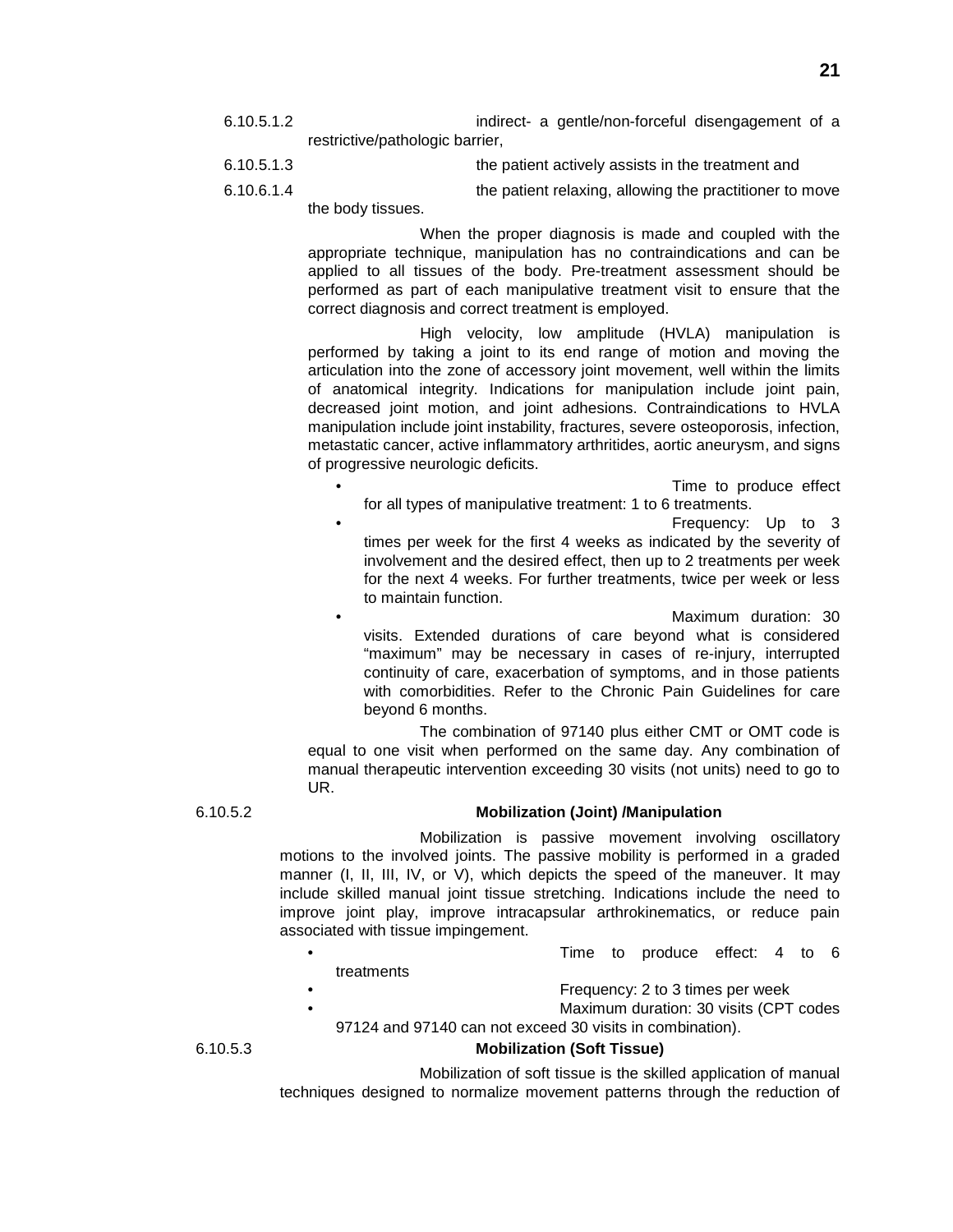soft tissue pain and restrictions. Indications include muscle spasm around a joint, trigger points, adhesions, and neural compression.

**Nerve Gliding:** consist of a series of flexion and extension movements of the hand, wrist, elbow, shoulder, and neck that produce tension and longitudinal movement along the length of the median and other nerves of the upper extremity. These exercises are based on the principle that the tissues of the peripheral nervous system are designed for movement, and that tension and glide (excursion) of nerves may have an effect on neurophysiology through alterations in vascular and axoplasmic flow. Biomechanical principles have been more thoroughly studied than clinical outcomes. Nerve gliding performed on a patient by the clinician should be reinforced by patient performance of similar techniques as part of a home exercise program at least twice per day.

- Time to produce effect: 4 to 6
- treatments
- Frequency: 2 to 3 times per week
- Maximum duration: 30 visits (CPT codes
- 97124 and 97140 can not exceed 30 visits in combination).

6.10.6 **Massage:** Manual or Mechanical - Massage is manipulation of soft tissue with broad ranging relaxation and circulatory benefits. This may include stimulation of acupuncture points and acupuncture channels (acupressure), application of suction cups and techniques that include pressing, lifting, rubbing, pinching of soft tissues by or with the practitioners' hands. Indications include edema, muscle spasm, adhesions, the need to improve peripheral circulation and range of motion, or to increase muscle relaxation and flexibility prior to exercise.

- Time to produce effect: Immediate.
	- Frequency: 1 to 3 times per week
	- Maximum duration: 12 visits (CPT codes 97124 and 97140 can not exceed 30 visits in combination).

6.10.7 **Orthotics/Immobilization with Splinting:** is a generally accepted, wellestablished and widely used therapeutic procedure. Splints may be effective when worn at night or during portions of the day, depending on activities. Splints should be loose and soft enough to maintain comfort while supporting the involved joint in a relatively neutral position. Splint comfort is critical and may affect compliance. Although off-the-shelf splints are usually sufficient, custom thermoplastic splints may provide better fit for certain patients.

Splints may be effective when worn at night or during portions of the day, depending on activities; however, splint use is rarely mandatory. Providers should be aware that over-usage is counterproductive, and counsel patients to minimize daytime splint use in order avoid detrimental effects, such as, stiffness and dependency over time.

- Time to produce effect: 1-4 weeks
- Frequency: Daytime intermittent or night use, depending on symptoms and activities.

Maximum duration: 2 to 4 months. If symptoms persist, consideration should be given to further diagnostic studies or to other treatment options.

6.10.8 **Superficial Heat and Cold Therapy:** are thermal agents applied in various manners that lowers or raises the body tissue temperature for the reduction of pain, inflammation, and/or effusion resulting from injury or induced by exercise. Includes application of heat just above the surface of the skin at acupuncture points. Indications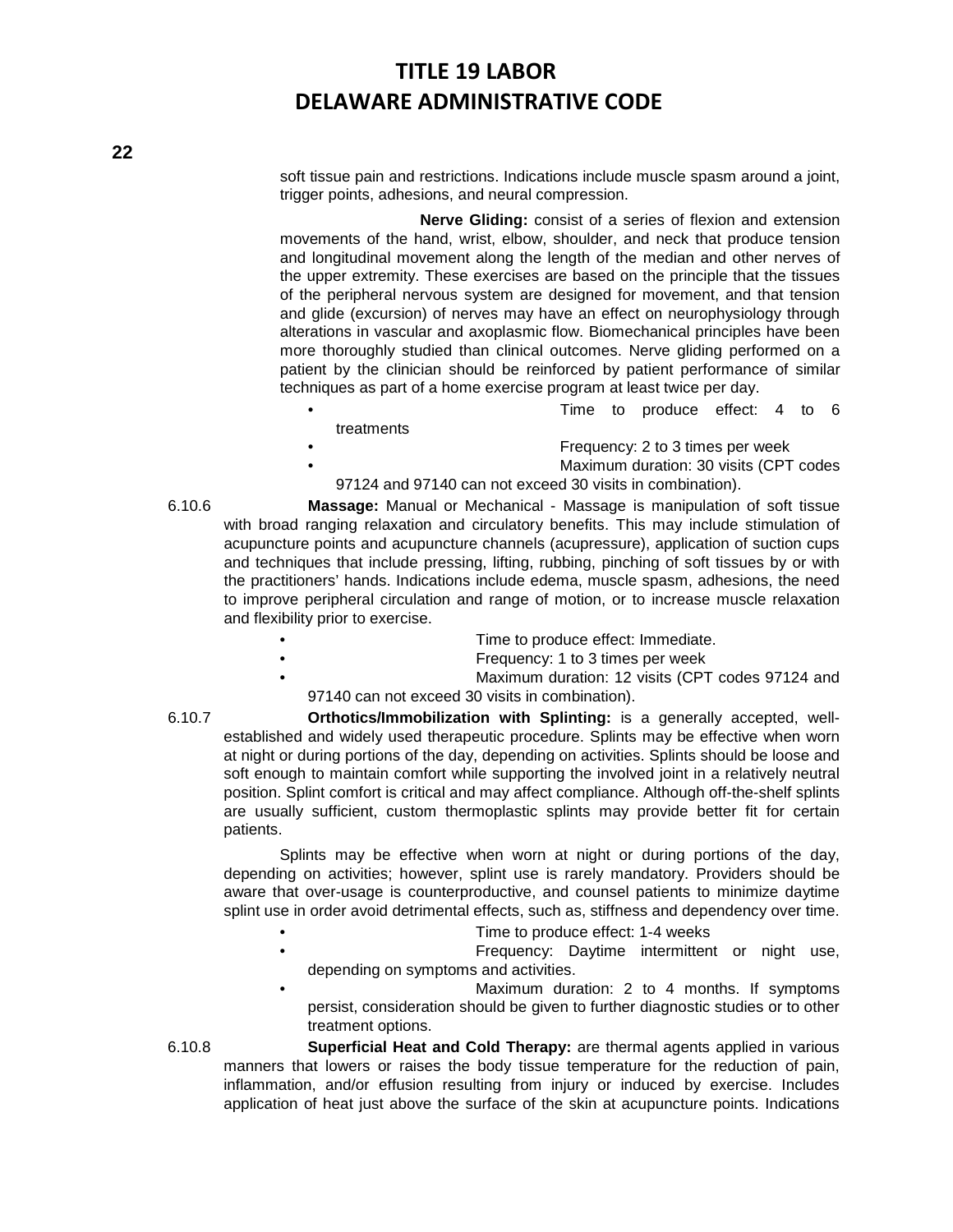include acute pain, edema and hemorrhage, need to increase pain threshold, reduce muscle spasm and promote stretching/flexibility. Cold and heat packs can be used at home as an extension of therapy in the clinic setting.

- Time to produce effect: Immediate
- Frequency: 2 to 5 times per week (clinic). Home treatment as needed.
- Maximum duration: 12 visits with maximum visit 1 per day. If symptoms persist, consideration should be given to further diagnostic studies or other treatment options.
- 6.10.9 **Ultrasound:** uses sonic generators to deliver acoustic energy for therapeutic thermal and/or nonthermal soft tissue effects. Indications include scar tissue, adhesions, collagen fiber and muscle spasm, and to improve muscle tissue extensibility and soft tissue healing. Ultrasound with electrical stimulation is concurrent delivery of electrical energy that involves dispersive electrode placement. Indications include muscle spasm, scar tissue, pain modulation and muscle facilitation. Phonophoresis is the transfer of medication to the target tissue to control inflammation and pain through the use of sonic generators. These topical medications include, but are not limited to, steroidal antiinflammatory and anesthetics.
	- Time to produce effect: 4 to 8 treatments • Frequency: 2-3 times per week • Maximum duration: 18 visits
- 6.11 **THERAPY–ACTIVE** therapies are based on the philosophy that therapeutic exercise and/or activity are beneficial for restoring flexibility, strength, endurance, function, range of motion, and alleviating discomfort. Active therapy requires an internal effort by the individual to complete a specific exercise or task, and thus assists in developing skills promoting independence to allow self-care after discharge. This form of therapy requires supervision from a therapist or medical provider such as verbal, visual, and/or tactile instructions. At times a provider may help stabilize the patient or guide the movement pattern but the energy required to complete the task is predominately executed by the patient.

Patients should be instructed to continue active therapies at home as an extension of the treatment process in order to maintain improvement levels. Home exercise can include exercise with or without mechanical assistance or resistance and functional activities with assistive devices.

Interventions are selected based on the complexity of the presenting dysfunction with ongoing examination, evaluation and modification of the plan of care as improvement or lack thereof occurs. Change and/or discontinuation of an intervention should occur if there is attainment of expected goals/outcome, lack of progress, lack of tolerance and/or lack of motivation. Passive interventions/modalities may only be used as adjuncts to the active program.

- 6.11.1 **Activities of Daily Living:** Supervised instruction, active-assisted training, and/or adaptation of activities or equipment to improve a person's capacity in normal daily living activities such as self-care, work re-integration training, homemaking, and driving.
	- Time to produce effect: 4 to 5 treatments • Maximum of 10 sessions
- 6.11.2 **Aquatic Therapy:** is a well-accepted treatment which consists of the therapeutic use of aquatic immersion for therapeutic exercise to promote strengthening, core stabilization, endurance, range of motion, flexibility, body mechanics, and pain management. Aquatic therapy includes the implementation of active therapeutic procedures in a swimming or therapeutic pool. The water provides a buoyancy force that lessens the amount of force gravity applies to the body. The decreased gravity effect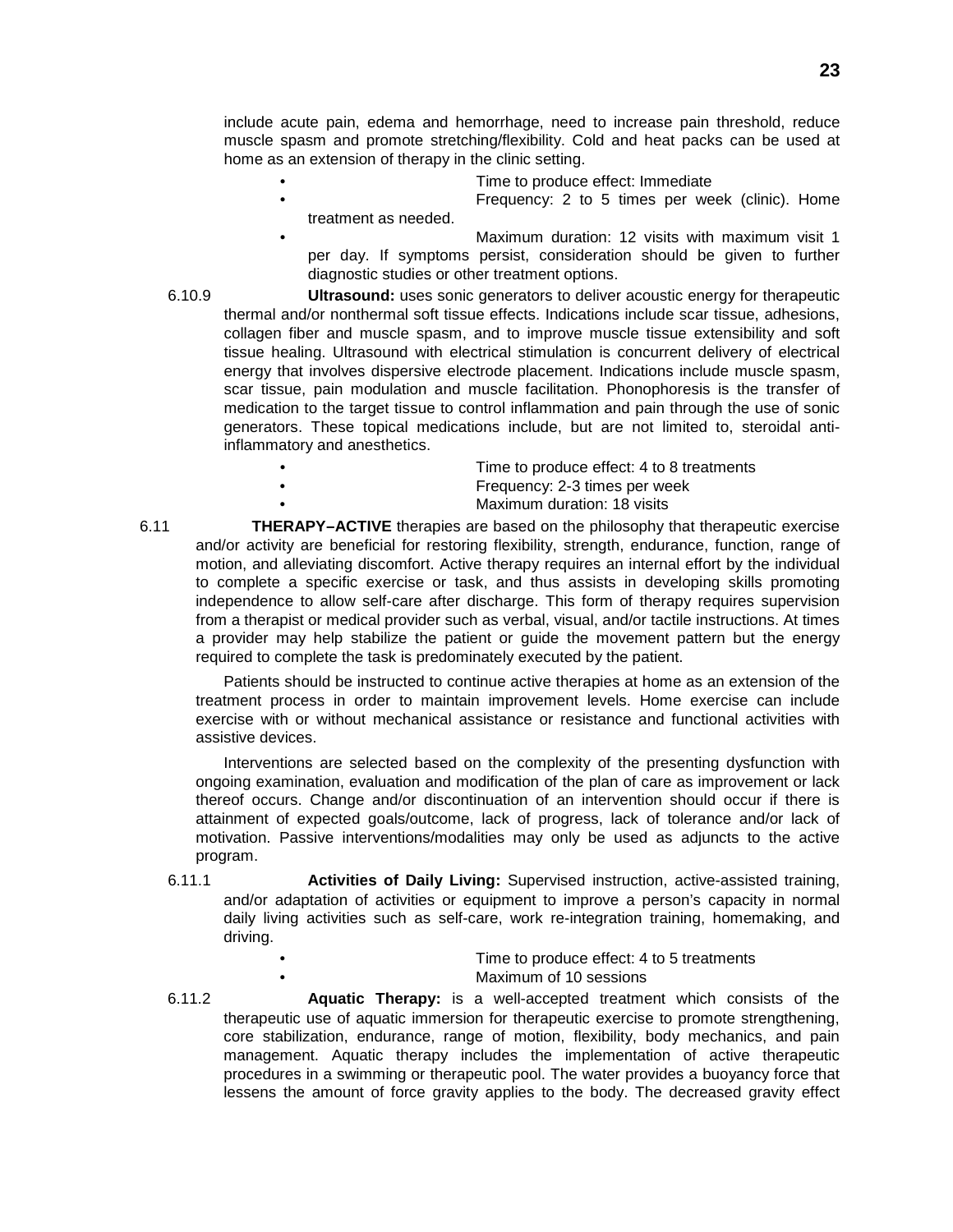allows the patient to have a mechanical advantage and more likely have a successful trial of therapeutic exercise. The therapy may be indicated for individuals who:

- cannot tolerate active land-based or full-weight bearing therapeutic procedures
- require increased support in the presence of proprioceptive deficit;
- are at risk of compression fracture due to decreased bone density;
- have symptoms that are exacerbated in a dry environment;
- would have a higher probability of meeting active therapeutic goals than in a land-based environment.

The pool should be large enough to allow full extremity range of motion and fully erect posture. Aquatic vests, belts and other devices can be used to provide stability, balance, buoyancy, and resistance.

- Time to produce effect: 4 to 5 treatments
	- Frequency: 3 to 5 times per week
	- Maximum duration: 24 visits

A self-directed program is recommended after the supervised aquatics program has been established, or, alternatively a transition to a land-based environment exercise program.

- 6.11.3 **Functional Activities:** are the use of therapeutic activity to enhance mobility, body mechanics, employability, coordination, and sensory motor integration.
	- Time to produce effect: 4 to 5 treatments
		- Frequency: 3 to 5 times per week
			- Maximum duration: 24 visits

Total number of visit 97110 and 97530 should not exceed 36 visits without preauthorization

- 6.11.4 **Neuromuscular Re-education:** is the skilled application of exercise with manual, mechanical, or electrical facilitation to enhance strength, movement patterns, neuromuscular response, proprioception, kinesthetic sense, coordination education of movement, balance, and posture. Indications include the need to promote neuromuscular responses through carefully timed proprioceptive stimuli, to elicit and improve motor activity in patterns similar to normal neurologically developed sequences, and improve neuromotor response with independent control.
	- Time to produce effect: 2 to 6 treatments
		- Frequency: 3-5 times per week
			- Maximum duration: 24 visits
- 6.11.5 **Proper Work Techniques:** Please refer to the "Job Site Evaluation" and "Job Site Alteration" sections of these guidelines.
- 6.11.6 **Therapeutic Exercise:** with or without mechanical assistance or resistance may include isoinertial, isotonic, isometric and isokinetic types of exercises. Indications include the need for cardiovascular fitness, reduced edema, improved muscle strength, improved connective tissue strength and integrity, increased bone density, promotion of circulation to enhance soft tissue healing, improvement of muscle recruitment, increased range of motion, and are used to promote normal movement patterns. Can also include complementary/alternative exercise movement therapy.
	- Time to produce effect: 2 to 6 treatments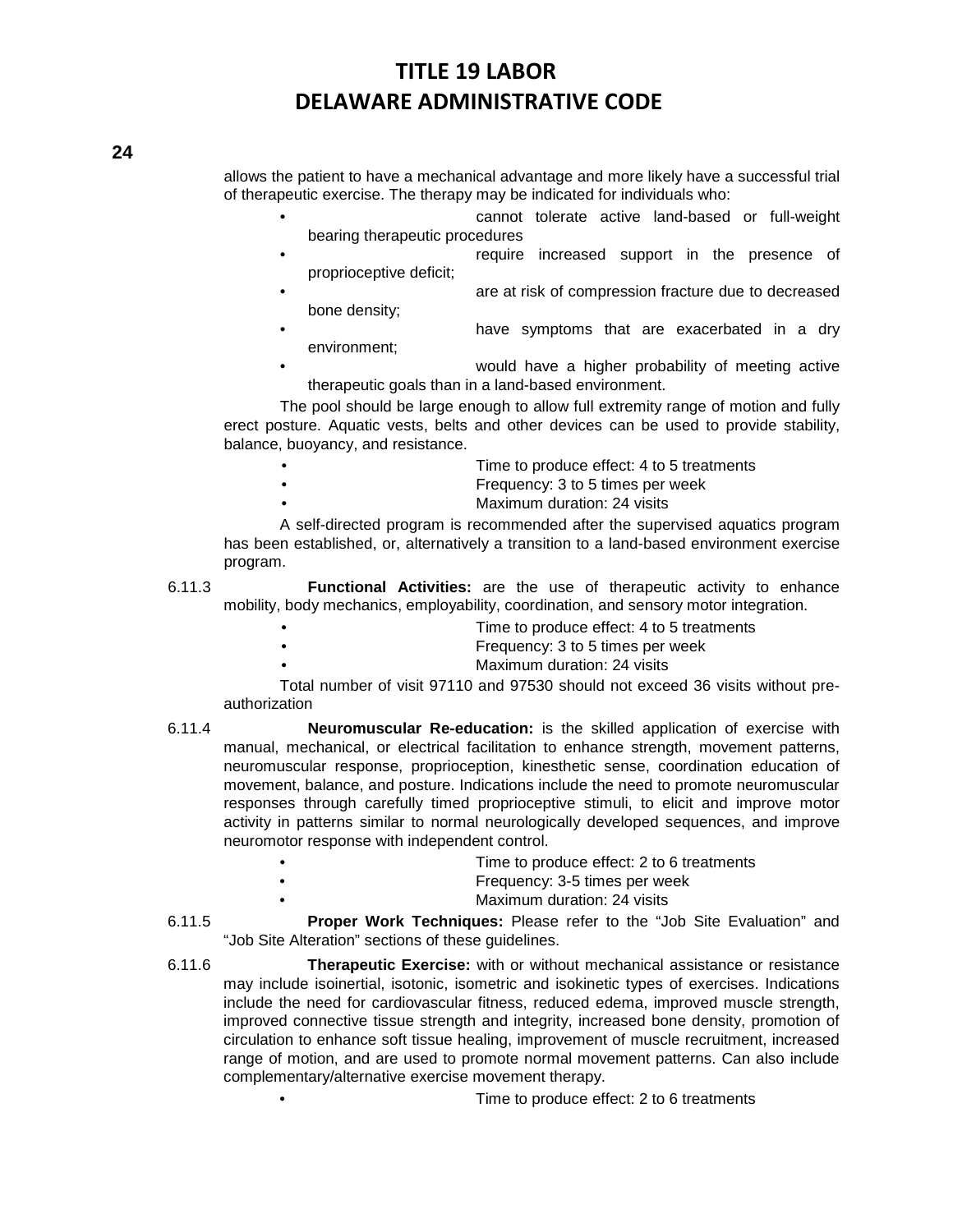- Frequency: 3 to 5 times per week Maximum duration: 36 visits
- Total number of visit 97110 and 97530 should not exceed 36 visits without preauthorization
- 6.12 **RESTRICTION OF ACTIVITIES** Continuation of normal daily activities is the recommendation for Cumulative Trauma Disorders with or without neurologic symptoms. Complete work cessation should be avoided, if possible, since it often further aggravates the pain presentation. Modified return-to-work is almost always more efficacious and rarely contraindicated in the vast majority of injured workers with CTD.
- 6.13 **VOCATIONAL REHABILITATION** is a generally accepted intervention. Initiation of vocational rehabilitation requires adequate evaluation of patients for quantification of highest functional level, motivation, and achievement of maximum medical improvement. Vocational rehabilitation may be as simple as returning to the original job or as complicated as being retrained for a new occupation.

#### **7.0 Operative Treatment**

#### **THE FOLLOWING SURGICAL GUIDELINES ARE NOT INTENDED TO REPLACE THE SURGEON'S JUDGMENT.**

Operative treatment may be indicated when the individual component diagnoses that make up CTD prove unresponsive to the full complement of non-operative options, including job site analysis and modification. Physical exam findings should be well localized and consistent with the diagnosis. Severe neurologic findings are an exception to these indications, and may suggest earlier surgical intervention. Surgical results must anticipate objective functional gains and improved activities of daily living.

Surgery in CTD usually falls into two broad categories: peripheral nerve decompression and muscle or tendon sheath release or debridement. The treating surgeon must determine the appropriate procedure and timing for the individual case. The most common surgical procedures that are performed in CTD patients are listed below; other procedures may be indicated in certain cases.

Since CTD often involves several areas in an upper extremity, surgical treatment of one problem should be performed in conjunction with conservative treatment of other problems in the upper extremity.

7.1 **PERIPHERAL NERVE DECOMPRESSION** Surgery may be considered when findings on history and physical exam correlate specifically with the diagnosis being considered. Subjective complaints should be localized and appropriate to the diagnosis, neurologic complaints should be consistent with the nerve distribution in question, and physical exam findings should correlate with the history. Surgery may be considered as an initial therapy in situations where there is clinical and/or electrodiagnostic evidence of severe or progressive neuropathy. Objective evidence should be present in all cases in which surgery is contemplated. Objective evidence may include: electrodiagnostic (EDX) studies, diagnostic peripheral nerve block which eradicates the majority of the patient's symptoms, or a motor deficit commensurate with the suspected neurologic lesion. Refer to Physical Examination Findings (section D.2, physical examination) for objective diagnostic findings. Job modification should be considered prior to surgery. Refer to the "Job Site Alteration" section for additional information on job modification.

When no objective evidence is present and the patient continues to have signs and symptoms consistent with the diagnosis after six months of conservative treatment including a psychological evaluation, a second opinion should be obtained before operative treatment is considered.

Specific procedures and their indications are outlined below: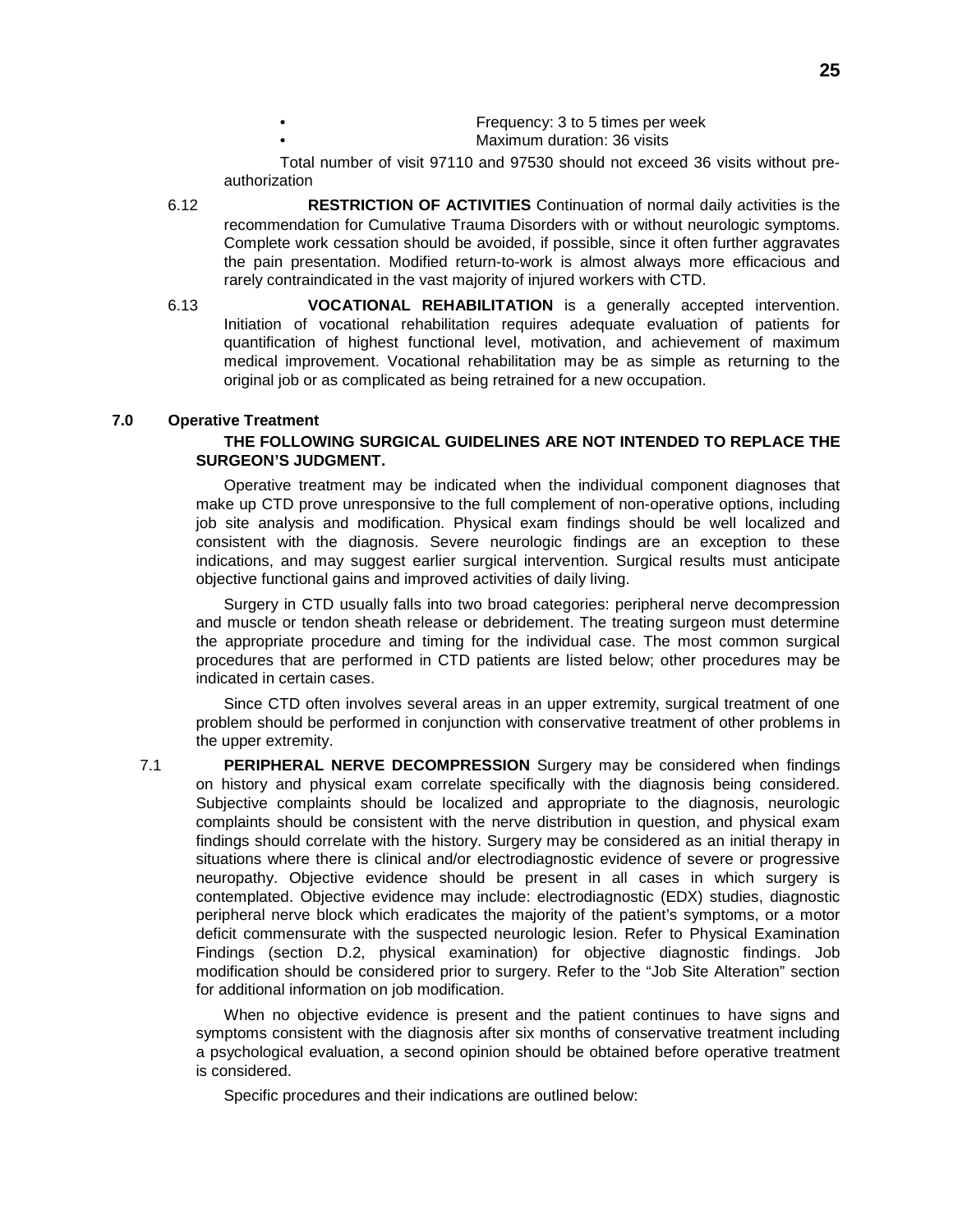### **26**

- 7.1.1 **Median Nerve Decompression at the Wrist (carpal tunnel release):** Please refer to the Division's, Carpal Tunnel Syndrome Medical Treatment Guidelines.
- 7.1.2 **Median Nerve Decompression in the Forearm (pronator teres or flexor digitorum superficialis release):** Please refer to Physical Examination Findings Table (section D.2, physical examination) Electrodiagnostic (EDX) studies may show delayed median nerve conduction in the forearm. If nerve conduction velocity is normal with suggestive clinical findings, the study may be repeated after a 3-6 month period of continued conservative treatment. If the study is still normal, the decision on treatment is made on the consistency of clinical findings and the factors noted above.
- 7.1.3 **Ulnar Nerve Decompression at the Wrist (ulnar tunnel release or Guyon's canal release)** Please refer to Physical Examination Findings Reference Table (section D.2, physical examination) Electrodiagnostic testing may confirm the diagnosis and differentiate from ulnar entrapment neuropathy at the elbow.
- 7.1.4 **Ulnar Nerve Decompression/Transposition at the Elbow:** Please refer to Physical Examination Findings Reference Table (section D.2, physical examination) Electrodiagnostic studies (EDX) may indicate an ulnar neuropathy at the elbow. In general, patients with minimal symptoms or without objective findings of weakness tend to respond better to conservative treatment than patients with measurable pinch or grip strength weakness. If objective findings persist despite conservative treatment, surgical options include: simple decompression, medial epicondylectomy with decompression, anterior subcutaneous transfer, and submuscular or intramuscular transfer.
- 7.1.5 **Sensory Nerve Decompression at the Wrist:** Please refer to Physical Examination Findings Reference Table (section D.2, physical examination) of these guidelines. Electrodiagnostic (EDX) studies can be useful in establishing a diagnosis but negative studies do not exclude the diagnosis
- 7.1.6 **Radial Nerve Decompression at the Elbow:** Please refer to Physical Examination Findings Reference Table (section D.2, physical examination) Electrodiagnostic (EDX) studies are helpful when positive, but negative studies do not exclude the diagnosis.
- 7.1.7 **Thoracic Outlet Syndrome:** Please refer to the Division's Thoracic Outlet Syndrome Medical Treatment Guidelines.
- 7.2 **TENDON DECOMPRESSION OR DEBRIDEMENT** Surgery may be considered when several months of appropriate treatment have failed, and findings on history and physical exam correlate specifically with the diagnosis being considered. Subjective complaints should be localized and appropriate to the diagnosis, and physical exam findings should correlate with the history. Refer to the Physical Examination Findings Table (section D.2, physical examination). Job modification should be considered prior to surgery. Refer to Job Site Alteration (Section F.4) for additional information on job modification.

Specific procedures and their indications are outlined below:

- 7.2.1 **Subacromial Decompression:** Please refer to the Division's Shoulder Injury Medical Treatment Guidelines.
- 7.2.2 **Medial or Lateral Epicondyle Release/Debridement:** Please refer to Physical Examination Findings Reference Table (section D.2, physical examination). It is generally accepted that 80% of cases improve with conservative therapy. Intermittent discomfort may recur over six months to one year after initial conservative treatment. Surgery should only be performed to achieve functional gains on those with significant